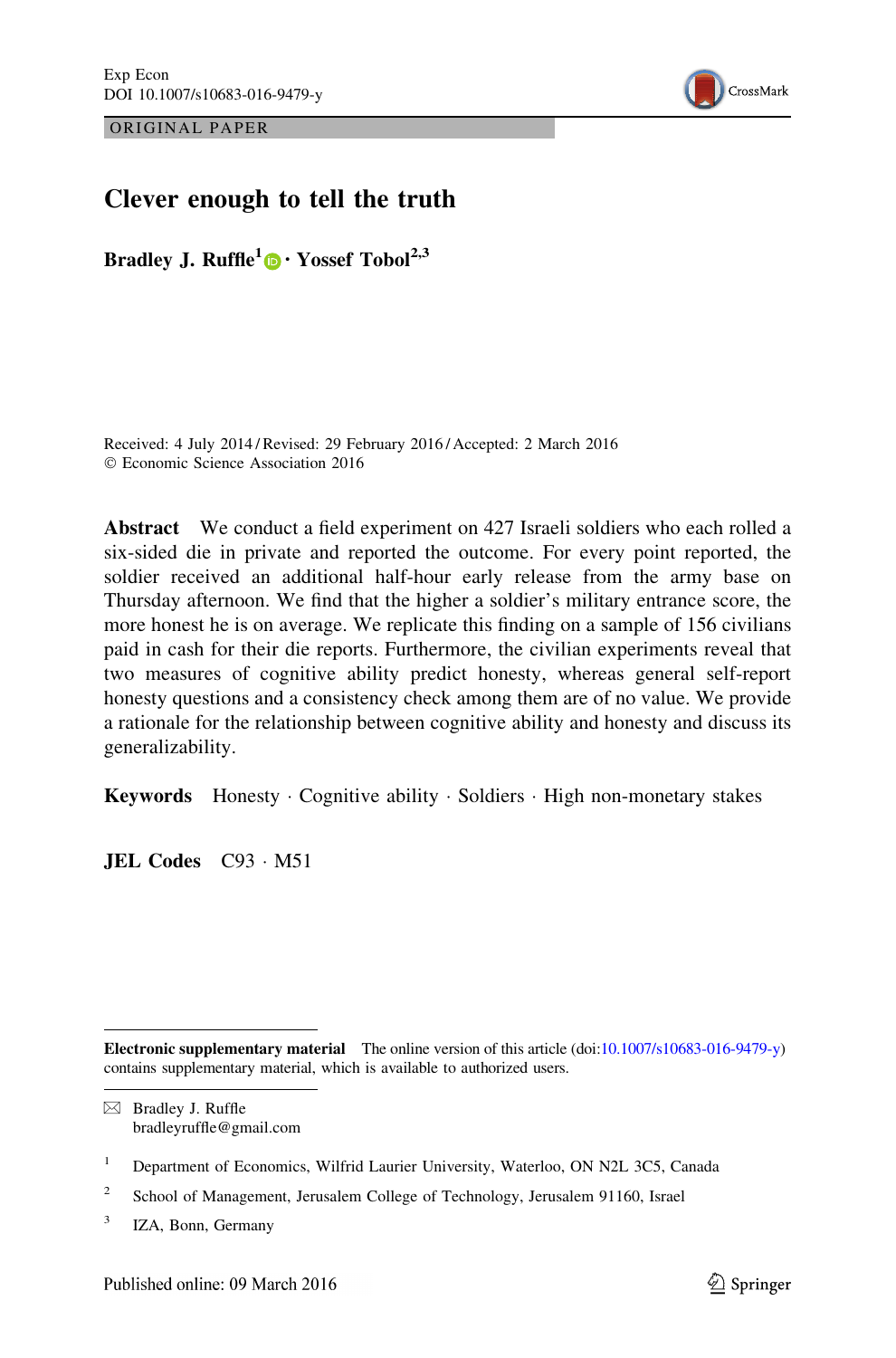## 1 Introduction

Is it possible to screen effectively for honesty? This is the million-dollar question for employers interviewing job candidates, investors vetting corporate conference calls, tax auditors, voters watching a political candidates' debate, potential business partners and courting couples, to name a few examples. Continuing with the workplace example, the U.S. retail industry alone loses \$53.6 billion a year to employee theft. Moreover, employee theft is on the rise due to poor pre-employment screening and a decline in supervision (Brooks and Chad [2013\)](#page-24-0). Can employers do better in screening for honest employees? Polygraph tests have been shown to be unreliable and their use by employers is unlawful in North America and Europe. Neuroscience-based lie-detection technologies remain unproven and in their infancy. Consequently, many employers continue to rely on written personality tests consisting of self-report questions and job interviews led by the company's human resource personnel to evaluate job candidates' honesty. However, a considerable body of research casts doubt on the usefulness of these methods (see, e.g., Morgeson et al. [2007](#page-25-0) for a survey and Ones et al. [2007](#page-25-0) for a rejoinder).

In this paper, we use the methods of a laboratory experiment on both soldier and civilian populations in the field to determine the effectiveness of the compulsory military entrance exam employed by the Israeli Defense Forces (IDF) to categorize soldiers on the basis of their cognitive ability and honesty, among other traits. We extend Fischbacher and Föllmi-Heusi's  $(2013)$  $(2013)$  innovative die-rolling paradigm to the field where 427 soldiers and 156 civilians each rolls a six-sided die in private and reports the outcome. For each additional pip reported on the die, soldiers are rewarded with a half-hour early release from the army base on Thursday and civilians with extra cash payment. We find soldiers with higher exam scores are more honest, that is, report lower die outcomes. On a civilian population that has completed its mandatory military service we again find that a higher entrance exam score predicts a lower die report. The robustness of the relationship between exam score and honesty to a civilian sample eliminates a set of strategic and reputational hypotheses for our result and points to the content of the entrance exam as an invaluable predictor of honesty. However, pinpointing which features of the exam account for honesty is complicated by the diverse number of items that determine a soldier's score. Our experiments on civilians reveal that self-report honesty questions and a consistency check among them cannot explain subjects' variation in reported die outcomes.<sup>1</sup> Instead, higher scores on two cognitive-ability tests (namely, the cognitive reflection task (CRT) (Frederick [2005](#page-24-0)) and an abbreviated version of the Raven advanced progressive matrices test (Arthur and Day [1994\)](#page-24-0)) predict increased honesty.

In the developmental psychology literature, a wealth of correlational studies dating back to the late 1920s explores the observed relationship between intelligence and socially approved or disapproved behaviors. Among the first

<sup>&</sup>lt;sup>1</sup> Interestingly, a large literature in personnel psychology debates the usefulness of personality tests as an aid in hiring decisions, job placement and worker evaluation. Most recently, Morgeson et al. ([2007\)](#page-25-0) review over 7000 manuscripts on the usefulness of these tests and conclude that they have low predictability of job performance and that alternatives to these self-report measures should be sought. Our findings support this conclusion.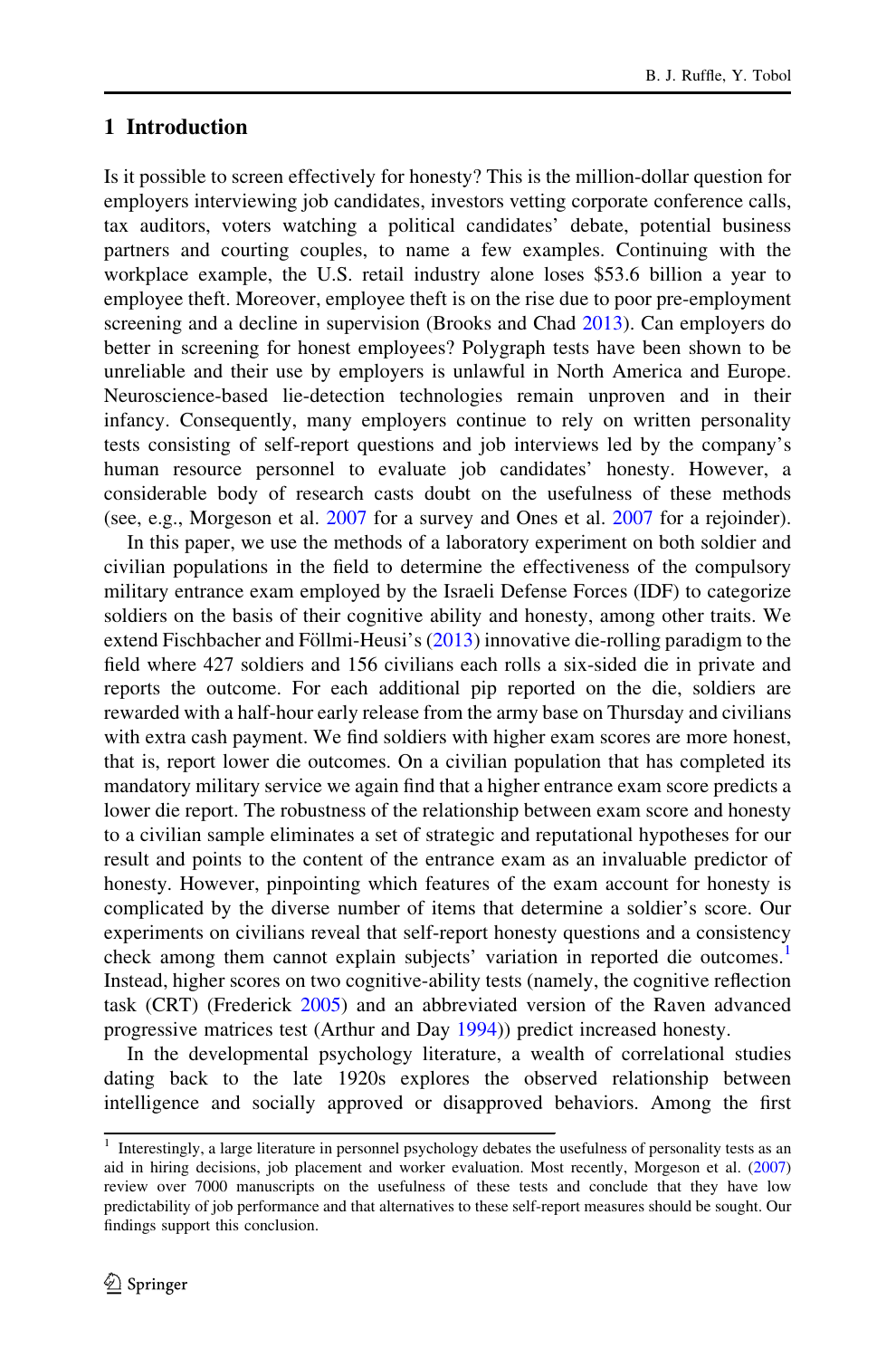studies, Hartshorne et al. [\(1928](#page-24-0)) collect observational and self-report data from over 10,000 children on three forms of deceptive behavior (cheating, lying and stealing) and attempt to correlate it with numerous traits including intelligence. They provide as their ''best estimate of the relation between intelligence and a theoretical combination of all of our deception tests, a correlation of  $-.50$  to  $-.60$ " (p. 189) (quoted from Unger [1964](#page-25-0), p. 300). In summarizing several reviews of this literature, Unger writes that ''brains and character actually tend to go together'', the existence of a positive relation between intellect and morality ''is practically unanimous and unequivocal'', ''the most helpful and cooperative children [a]re nearly always also among the brightest'' and ''sixth-grade boys rated to be low in delinquency potential [are found] to have markedly superior IQ scores". A number of studies have found that cheating on exams is most frequent among students with low grades or low GPA scores (see, e.g., Hetherington and Feldman 1964 and the references therein). Gottfredson and Hirschi [\(1990](#page-24-0)) review the cross-cultural determinants of crime and conclude that ''the individual-level correlates of delinquency that appear everywhere include sexual precocity, limited scholastic aptitude and drug use" (p. 178).

Methodologically closer to our study (i.e., incentivized experiments on dishonest reporting), two recent studies include measures of intelligence as a moderator variable in explaining the relationship between honesty and the variable of interest. Gino and Ariely ([2012](#page-24-0)) find that creativity predicts dishonest reporting across a series of five studies. In one of the studies, the authors also measure intelligence through the CRT and a vocabulary test (verbal intelligence) and show that neither intelligence measure is significantly correlated with dishonesty. Fosgaard et al. [\(2013](#page-24-0)) also control for CRT scores in an experiment designed to separate the effect that cheating is an option (i.e., cheating awareness) from the effect that cheating is the norm (i.e., cheating conformity). The authors find that CRT scores are positively associated with the probability of cheating. After finding that *kaba* scores predict honesty in our soldier experiments, our study shifts to focus on the relationship between intelligence and honesty.

Our study differs from a rapidly expanding experimental literature on honesty (see Rosenbaum et al. [\(2014](#page-25-0)) for a survey) in two further respects. First, our subject pool: unlike student subject pools or even most field experiments targeted at a particular population, soldiers completing their mandatory military service constitute a representative cross-section of society as a whole.<sup>2</sup> What is more, this population is particularly well suited to examine the relevance of screening criteria for honesty because military units are highly susceptible to dishonesty. The

 $2$  Abeler et al. ([2014](#page-24-0)) conduct an experiment on honesty by telephone on a representative sample of German respondents. Other experiments conducted on soldiers are: Goette et al. [\(2012](#page-24-0)) who compare the in-group cooperativeness and willingness to punish of extant groups of Swiss soldiers with those of randomly formed groups of soldiers. Lahav et al. ([2011\)](#page-25-0) distribute questionnaires on trains traveling between major Israeli cities to soldiers, teenagers and university students and show that soldiers have higher subjective discount rates than non-soldiers. In a companion paper based on the same soldier experiments, Ruffle and Tobol [\(2014\)](#page-25-0) show that temporally distancing decisions from the receipt of payment increases honest reporting. Specifically, soldiers who participated in the die-rolling experiment on earlier days of the week reported low outcomes on average than those who participated closer to the end of the week. Soldiers' military entrance scores served merely as a control variable in the analysis and was not explored in any depth. In the current paper, we focus on the relationship between military entrance scores and honesty and test the robustness of our findings on a civilian population.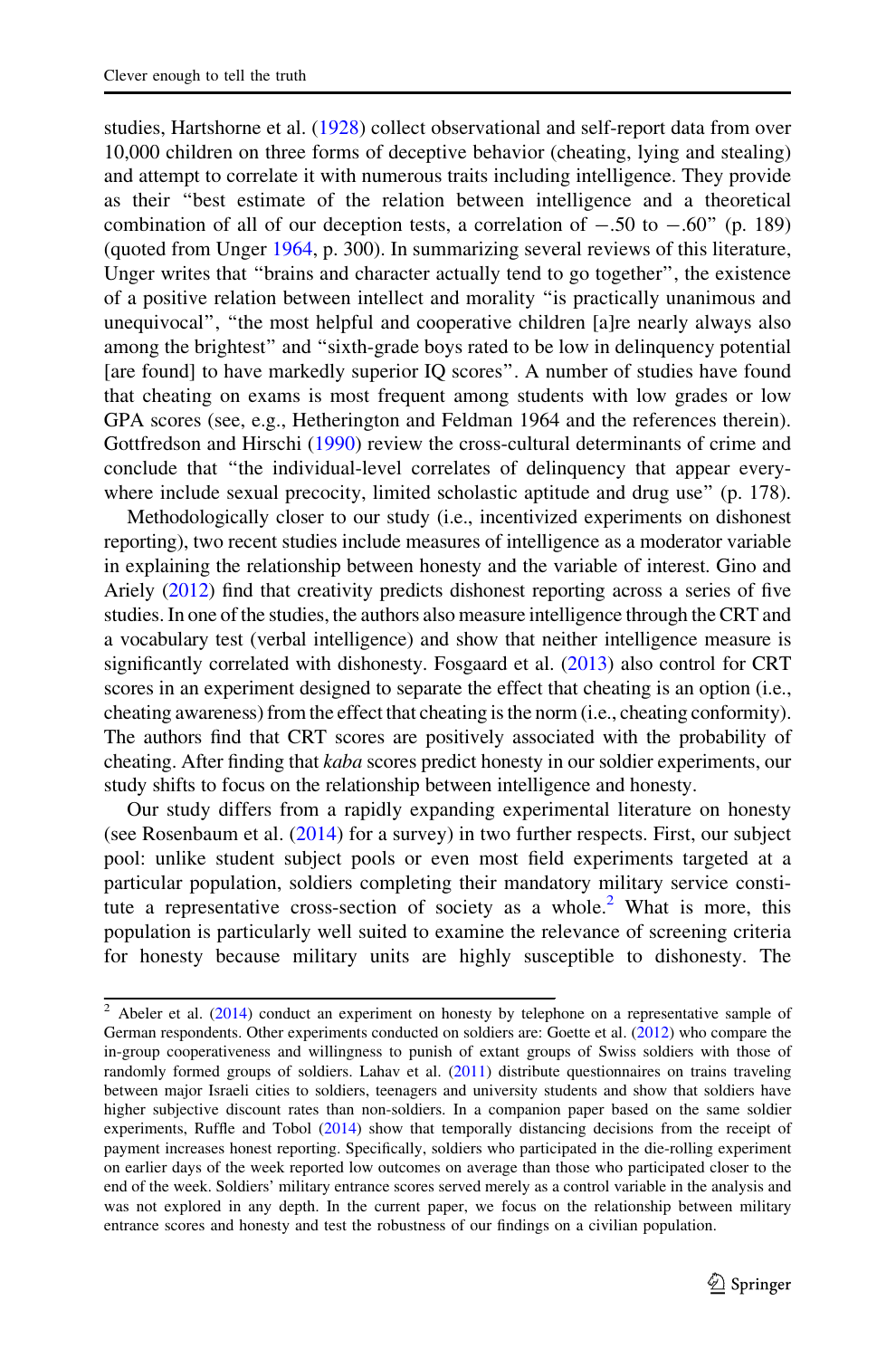hierarchical organizational structure inherent in a nation's military inevitably means that a commanding officer who assigns a duty or issues an order to a soldier has no opportunity to verify whether the soldier has completed the assigned task. Yet any well-functioning military relies on honesty between its troops and even seeks this trait when recruiting and promoting soldiers. Indeed, honesty is among the highest declared values for Israeli soldiers and part of the creed of the Israel Defense Forces.

Another source of novelty of our experiment is that, to the best of our knowledge, it is the first to examine honesty toward one's employer. Soldier subjects in our experiment cheat their boss with whom they interact on a daily basis, rather than an anonymous firm (e.g., Levitt [2006;](#page-25-0) Pruckner and Sausgruber [2013\)](#page-25-0), anonymous subjects (e.g., Gneezy [2005](#page-24-0)), wait staff at a restaurant (Azar et al. [2013\)](#page-24-0), or the experimenter (e.g., Fischbacher and Föllmi-Heusi  $2013$ ).<sup>3</sup>

### 2 Experiment design, procedures and sample

We approached all of the combat and non-combat military units for which we might possibly receive permission—the elite air force units were omitted. Our sample consists of 15 distinct army units that granted us permission to conduct the experiment. These units were distributed across 27 different permanent and provisional military bases throughout Israel. $^{4}$  All 427 soldiers in our sample were serving in their first of three years of required military service during which they participate in basic training through completing courses. The sample of courses represents the broad spectrum of preparatory courses. For non-combat soldiers, these courses include machinery, supplies, programming, diving, armaments, meteorology, intelligence, medics, cooks, while for combat soldiers the courses include infantry, engineering corps, armored corps, artillery corps, and the navy. The experiments were conducted between December 28, 2010 and June 19, 2011, a period of relative quiet in Israel as it was not involved in any wars or military confrontations.

All of the experiments were conducted just prior to the soldiers' breakfast hour in the dining hall. The cadet coordinator (CC) of the participating army unit called each soldier by name one-at-a-time to a room or large tent with two entrances/exits located on the army base and used for the purpose of the experiment. Each participating soldier entered through one designated entrance. The CC then read the rules of the experiment from a script to the soldier. Namely, the soldier was told that s/he would be asked to roll a 6-sided die in private and then to report the outcome to the CC. For each point on the die, the soldier would be released on Thursday half an

<sup>&</sup>lt;sup>3</sup> To a lesser extent they also cheat their colleagues because a soldier who leaves the army base early necessitates that his uncompleted duties are distributed among those soldiers who remain behind.

<sup>4</sup> With the exception of our purposeful oversampling of religious companies, we view our sample of soldiers as representative of the overall population of Israeli soldiers. In fact, in Sect. [3.2](#page-6-0) we will see that the distribution of military entrance scores of soldiers in our sample mirrors the overall distribution. What is more, because military service is mandatory for all Israelis (except for the Arab-speaking and ultraorthodox Jewish populations for whom it is optional), our sample constitutes a representative crosssection of society as a whole.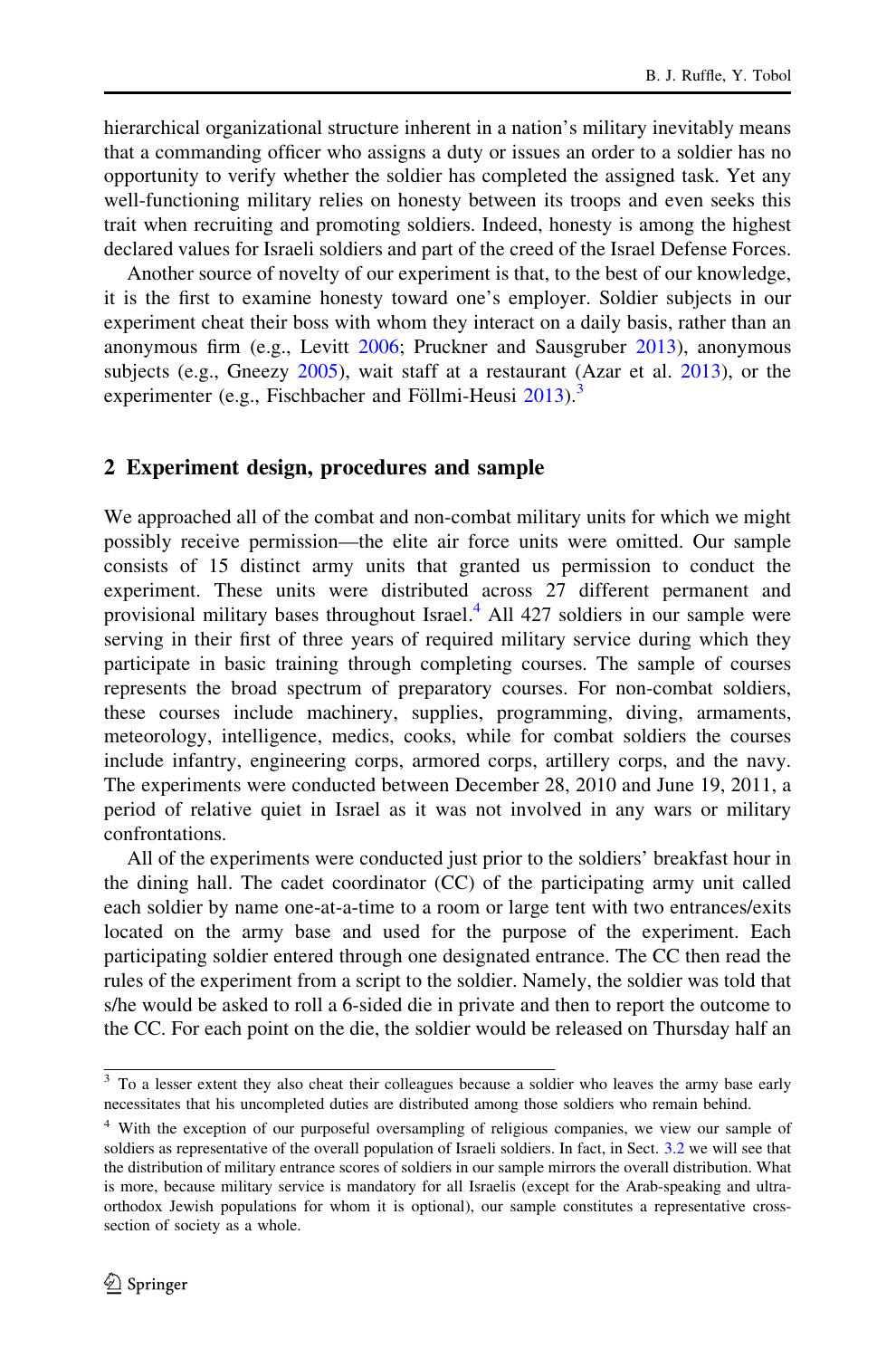<span id="page-4-0"></span>hour ahead of the scheduled time. To avoid any possible confusion, the exact payment in the form of hours of early release for each of the six possible outcomes was enumerated. The soldier was told that, after all soldiers in the unit had completed the experiment, the CC would submit the list of early release times to the unit commander who had approved the experiment and the terms of early release.

The soldier was handed a 6-sided die and proceeded to a table at the other side of the room or tent, out of sight of the CC. After rolling the die in private, the soldier returned to the CC to report the outcome. Finally, the soldier completed a brief postexperiment questionnaire (included in Online Appendix A), submitted it to the CC and was directed to proceed to the dining hall through the door or tent opening designated as the exit and through which he had not entered. The distinction between the two doors or tent openings as entrance and exit was maintained to prevent soldiers from having contact with others who had not yet participated in the experiment. The CC called in the next soldier according to the list and so on until all soldiers in the unit had completed the experiment.

The entire experiment including the questionnaire took about seven minutes for each soldier. In view of the value soldiers attribute to an early release of half an hour (median  $=$  30 NIS, see rows 2 and 3 of the left panel of Table [1\)](#page-5-0) and of three hours (median  $= 100$  NIS, row 4 of Table [1\)](#page-5-0), the experimental payment can be deemed salient.<sup>5</sup>

### 3 Results

### 3.1 Overall distribution

The distribution of reported die outcomes for our entire sample of soldiers  $(N = 427)$  is displayed in Fig. [1](#page-6-0). If all soldiers reported the truth, we would expect a uniform distribution of reported die outcomes. This hypothesis is soundly rejected (Pearson Chi square test  $\chi^2$  (5) = 16.2, p = .001).<sup>6</sup> Soldiers clearly inflate their reported outcomes, but do not profit maximize.<sup>7</sup> What is more striking is the observed decline in frequency from 5 to 6. While Fischbacher and Föllmi-Heusi

<sup>5</sup> Consider the following back-of-the-envelope calculation. The average soldier reported a die outcome of 3.87 (see row 1 of left panel of Table [1](#page-5-0)), equivalent to 1.94 h early release. If we assume, for simplicity, that the median willingness to pay increases linearly with each additional half hour of early release, then the median willingness to pay for 1.94 hours equals 58.1 NIS for seven minutes of work. Contrast this with combat soldiers' monthly wage of 700 NIS and non-combat soldiers' monthly salary of between 300 and 500 NIS, depending on their job. At the time of the experiments, 3.5 NIS equaled \$1 USD.

<sup>6</sup> Further evidence against uniformly distributed die outcomes comes from the frequencies of reported 1 and 2 s, both significantly less than the percentage of 16.67 % expected from a uniform distribution  $(p<.001$  from one-sided Binomial tests in both cases). At the same time, the frequencies of 4 and 5 s, are significantly greater than 16.67 % ( $p = .04$  and  $p \lt .001$ , respectively). Only the frequencies of reported 3 s and 6 s cannot be rejected as significantly different from 16.67 % ( $p = .13$  and  $p = .38$ , respectively).

 $<sup>7</sup>$  Incomplete cheating appears to be a robust finding in the emerging literature on cheating regardless of</sup> whether the die-rolling paradigm (e.g., Shalvi et al. [2011;](#page-25-0) Fischbacher and Föllmi-Heusi [2013;](#page-24-0) Hao et al. [2013\)](#page-24-0) or some other experimental method is used (e.g., Gneezy [2005](#page-24-0); Charness and Dufwenberg [2006](#page-24-0); Erat and Gneezy [2012](#page-24-0)).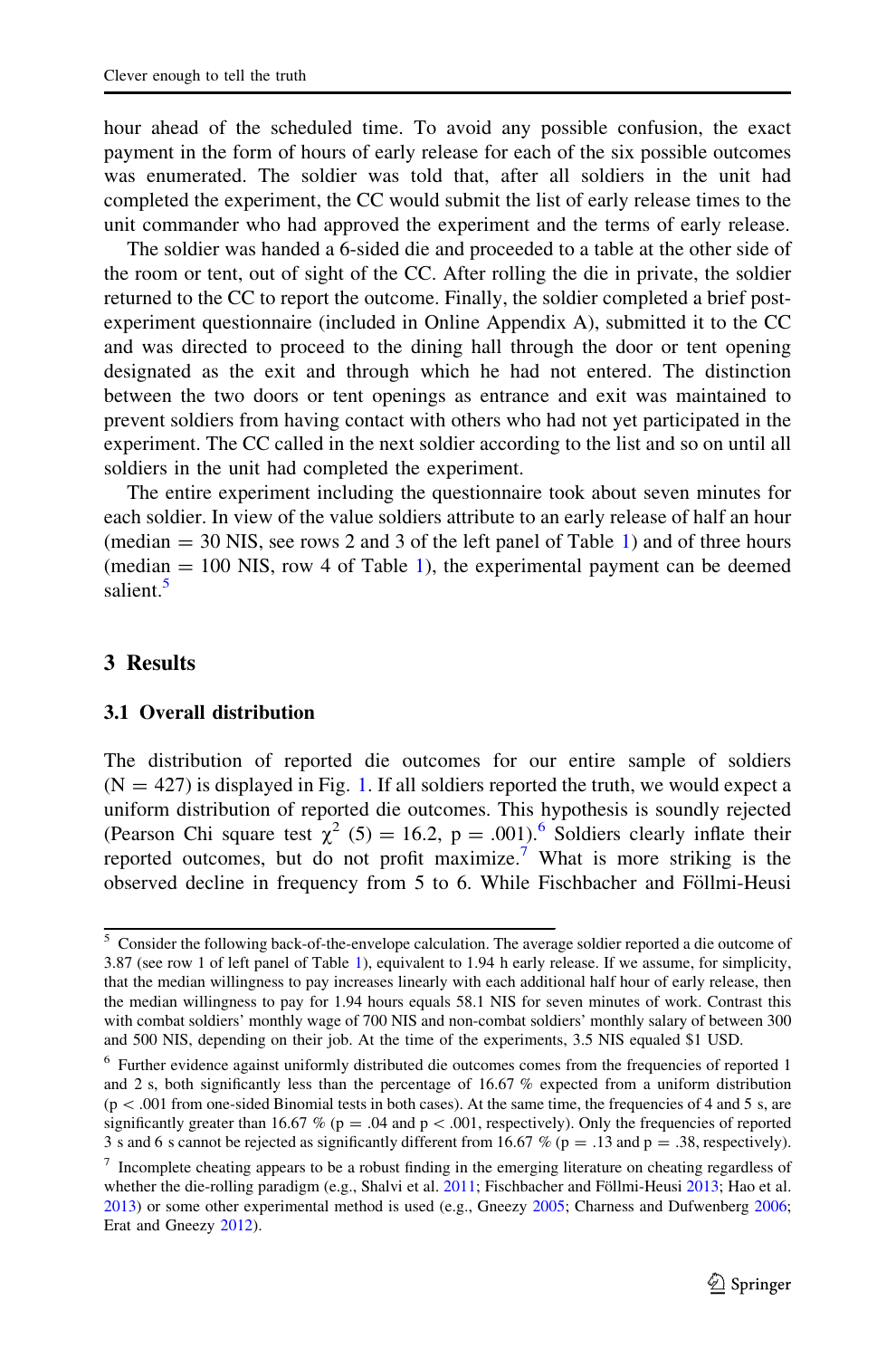| Variable<br>(possible values)                                   | Soldiers<br>Mean<br>(SD) | Civilians<br>Mean<br>(SD) |  |
|-----------------------------------------------------------------|--------------------------|---------------------------|--|
|                                                                 |                          |                           |  |
| Reported die outcome                                            | 3.87                     | 3.95                      |  |
| (1,2,3,4,5,6)                                                   | (1.61)                   | (1.58)                    |  |
| WTP for half hour early                                         | 42.7, 30                 |                           |  |
| (in Israeli NIS)                                                | (67.2)                   |                           |  |
| WTP for half hour early-outliers excluded                       | 33.9, 30                 |                           |  |
| (in Israeli NIS)                                                | (28.1)                   |                           |  |
| WTP for 3 h early <sup>§</sup>                                  | 194.1, 100               |                           |  |
| (in Israeli NIS)                                                | (225.5)                  |                           |  |
| Military entrance test score (kaba)                             | 51.1                     | 51.5                      |  |
| $(45 - 56)$                                                     | (2.5)                    | (2.8)                     |  |
| Claim know test score <sup>§</sup>                              | .839                     | .776                      |  |
| (0,1)                                                           | (.369)                   | (.419)                    |  |
| Actual know test score <sup>§</sup>                             | .406                     | .526                      |  |
| (0,1)                                                           | (.492)                   | (.501)                    |  |
| Female                                                          | .424                     | .481                      |  |
| (0,1)                                                           | (.495)                   | (.501)                    |  |
| Religious                                                       | .337                     | .244                      |  |
| (0,1)                                                           | (.473)                   | (.431)                    |  |
| City resident                                                   | .724                     | .872                      |  |
| (0,1)                                                           | (.458)                   | (.335)                    |  |
| Self-reported honesty                                           | 2.12                     | 1.30                      |  |
| $(1 =$ always tell truth $-4 =$ truth when convenient)          | (.99)                    | (.95)                     |  |
| Others think                                                    | $3.68^8$                 | 3.52                      |  |
| $(1 = \text{very important} - 7 = \text{not important at all})$ | (1.96)                   | (1.71)                    |  |

<span id="page-5-0"></span>Table 1 Descriptive statistics for soldier and civilian samples

The die outcome refers to the roll of the die reported; the WTP variables (soldiers only) indicate the willingness to pay for a half-hour and a three-hour early release from the base (median values are displayed to the right of the means); the military test score outcomes in our sample range from 45 to 56; the indicator variables "claim know test score", "actual know test score", "female", "religious" and ''city resident'' indicate the fraction of participants that claims to know their army test score, the fraction that knows their true test score; the fractions of female soldiers, religious soldiers and soldiers from cities, respectively; participants also answered questions on the extent to which they generally tell the truth (''self-reported honesty'') and how important it is to them what others think of them (''others think''). See Online Appendix A for the precise wording of the questions

§ Indicates that the question appeared for the last 217 soldiers only. All other statistics are based on the full sample of 427 soldiers and 156 civilians

[\(2013](#page-24-0)) also report incomplete cheating, they still register a higher percentage of subjects who report the highest outcome, whereas we witness a sharp decline. One explanation for our observed decline in reported 6 s is that payments are publicly observable. A soldier seen leaving the base three hours early on Thursday may be concerned that his peers will view him as dishonest.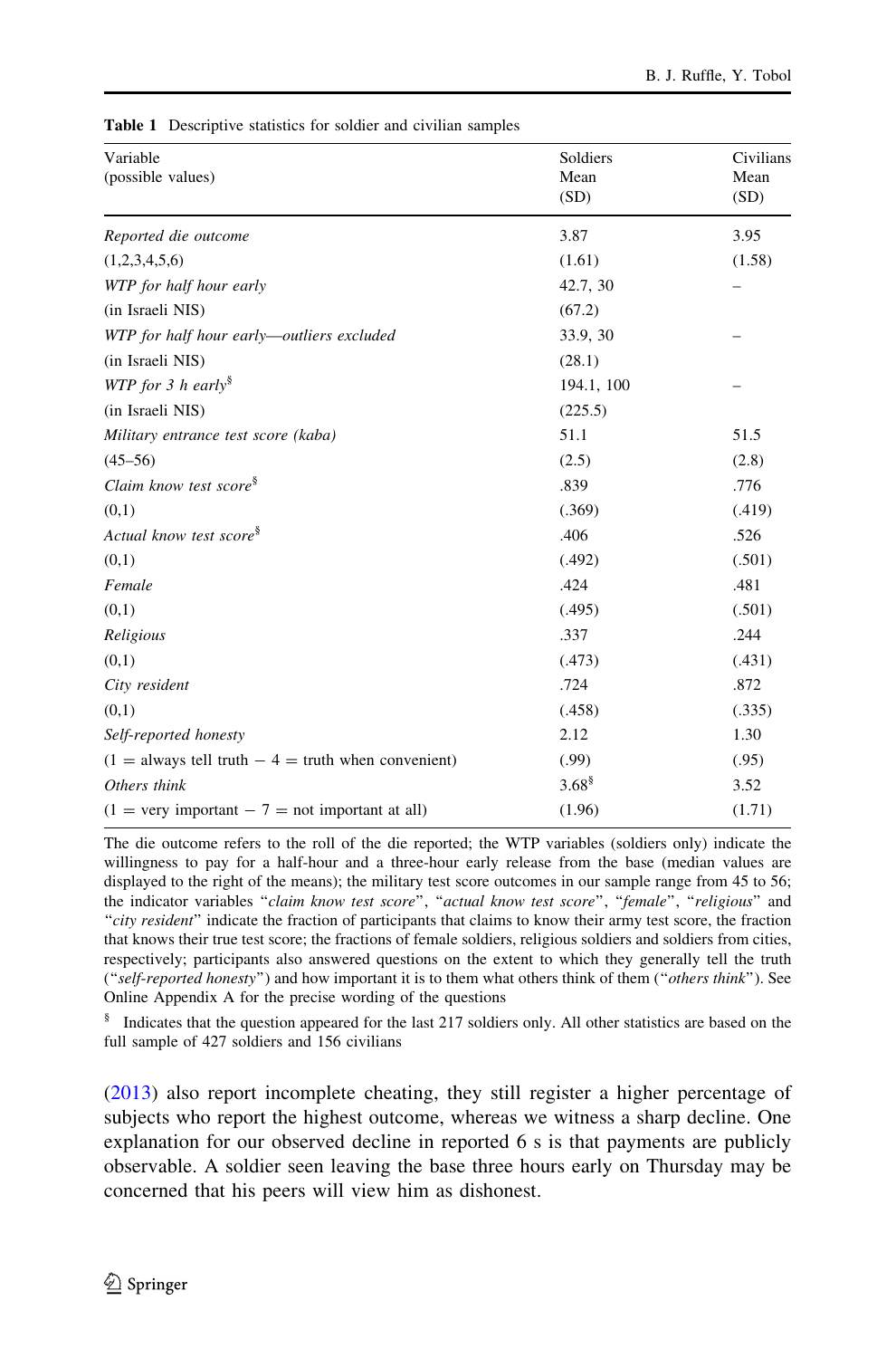<span id="page-6-0"></span>

Fig. 1 Histogram of soldiers' reported die outcomes. Note: p value from one-sided binomial test that observed frequency of each die outcome is less (greater) than .166 appears above each bar

#### 3.2 Honesty and military entrance score

Months prior to recruitment to the Israeli military, every candidate soldier is evaluated on the basis of his or her educational background and a series of computerized psycho-technical exams. In addition to cognitive-ability measures, numerous questions on the psycho-technical exams are designed to evaluate the soldier's honesty by, for instance, framing the same question in multiple ways or otherwise asking as many ten variations of the same question to test for consistent responses. Furthermore, males undergo a lengthy personal interview in which the candidate's honesty is evaluated through several channels. First, highly skilled female interviewers aim to assess the male soldier's ''body language, to identify lies and individuals who are unreliable'' (Hebrew Wikipedia under ''recruitment to the Israeli military").<sup>8</sup> What is more, candidate soldiers are asked a battery of questions, the answers to which are either already known (e.g., ''Have you been caught stealing or otherwise been in trouble with the police?''), can be verified by contacting the appropriate authority (e.g., ''Have you ever skipped school?'', ''What would your high school teachers say about you?'') or can be cross-checked with the candidate's responses on the written exam (e.g., ''Have you ever used drugs?'', ''Are you seeking the ideal partner or willing to compromise?'').

<sup>8</sup> Interestingly, Daniel Kahneman developed in large part the structured interview protocol, which remains largely intact to this day (Kahneman and Daniel [2002](#page-25-0)).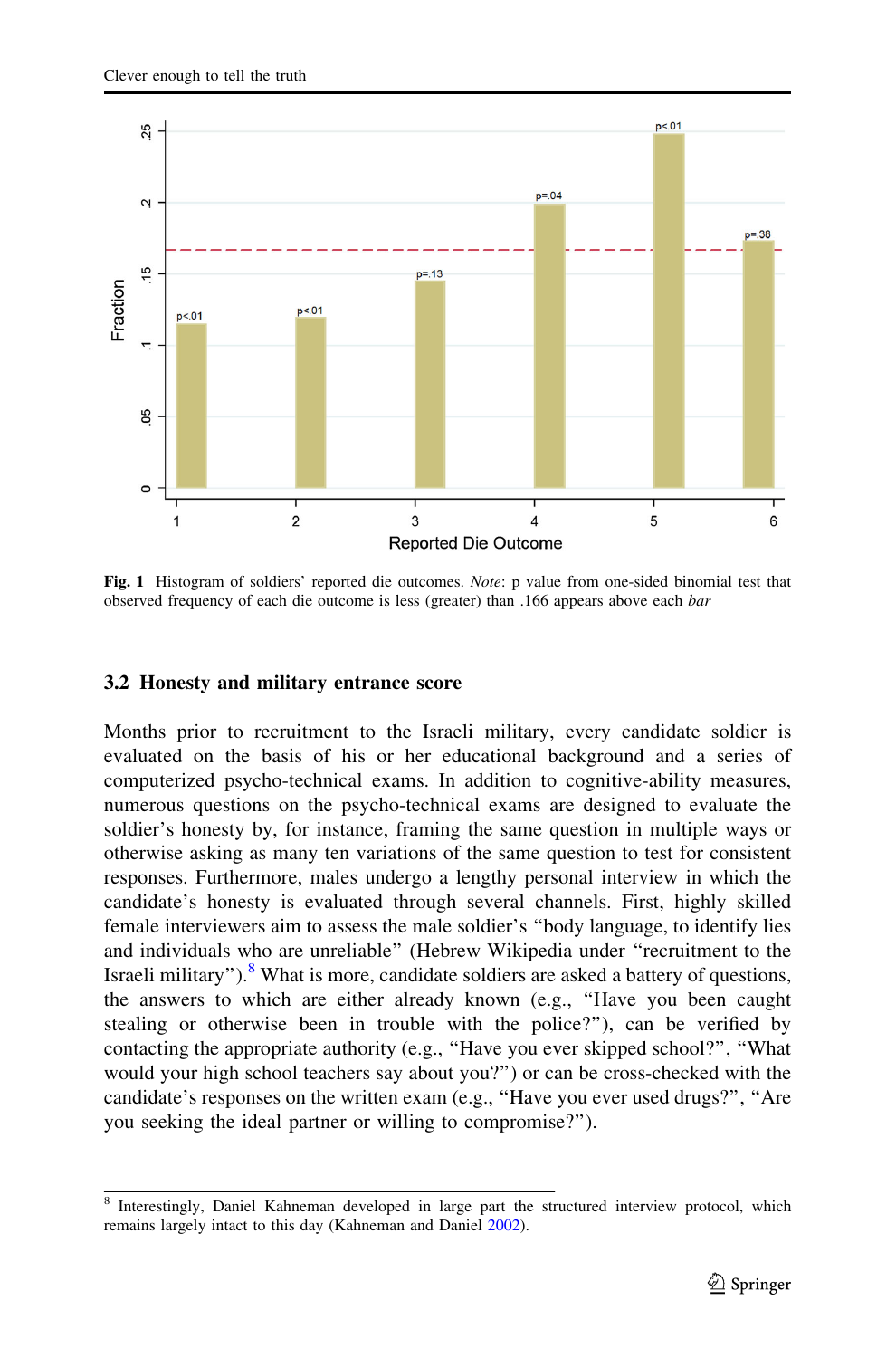For male soldiers, the final test score (known as kaba in Hebrew and to be subsequently referred to as such for brevity) is made up of the interview  $(33 \%)$ , the psycho-technical exams (50 %) and the candidate's educational background (e.g., school attended, absences, any recorded discipline issues) and achievements (e.g., grades, clubs, distinctions) (17 %). Women do not undergo the interview. Instead, their kaba is based on the psycho-technical exams  $(60\%)$  and their educational background and achievements (40 %).

An individual's *kaba* determines the unit and job to which he is assigned for his military service. The kaba scores range from 41 to 56. Special significance is accorded to 52, the required cutoff to qualify for an officer's course that is offered only after non-combat soldiers have completed a full year of mandatory military service and combat soldiers have completed two years of service.<sup>9</sup> All of the soldiers in our sample were serving in their first year of military service during which the military training and experiences of those who are eligible and those who are ineligible to become officers are identical. It is noteworthy that a kaba of 54 constitutes the minimum score to qualify to be an interviewer, with most having attained a rare perfect score of 56. What is more, the criteria for selecting interviewers are considered to be more stringent than any other unit in the IDF (Lerer and Zeev [2009,](#page-25-0) pp. 20–32).

Through each unit's commanding officer and unbeknown to the soldier, we obtained every participating soldier's kaba. Figure [2](#page-8-0) displays the distribution separately for females and males. The most unusual feature of these distributions is the paucity of near-miss scores of 50 and 51, accounting for a combined  $21-22\%$  of the sample. At the same time, the highest frequency is associated with 52 (the threshold to qualify for an officer), followed by 49, which together constitute about 30 % of the sample.<sup>10</sup> These features suggest that the Israeli military wishes to enlarge the pool of eligible officers. To do so, it uses the subjective components of the kaba score, namely, the personal interview in the case of males and the evaluation of the candidate's educational background, to boost to 52 the scores of soldiers deemed suitable.

The distribution of entrance scores reveals that 48.2 % of soldiers in our sample qualify to be officers. Interestingly, Lerer and Zeev [\(2009](#page-25-0)) reports an identical figure (48 %) for the fraction of soldiers with a kaba of 52 or higher in 1995 (the most recent year for which he obtained data). $\frac{11}{11}$ 

The weighted scatter plot in Fig. [3](#page-9-0) displays the distribution of reported die outcomes for each kaba score. The size of the circle reflects the number of observations at this kaba-die outcome pair. The figure also includes two regression

<sup>&</sup>lt;sup>9</sup> In fact, the kaba exam is only the first of several screening devices used to determine eligibility to become an officer. Only at the end of the first year of military service are additional selection criteria applied to those eligible soldiers with *kaba* scores of 52 or more, such as the recommendations of commanding officers, a personal interview with the soldiers' commanding officers and a sergeant's course.

<sup>10</sup> Neither the rank-sum Wilcoxon-Mann–Whitney test nor the Kolmogorov–Smirnov test rejects the equality of the female and male distributions of military entrance scores ( $p = .20$  and  $p = .66$ , respectively).

<sup>&</sup>lt;sup>11</sup> The Israel Defense Forces do not make publicly available the distribution of military entrance scores.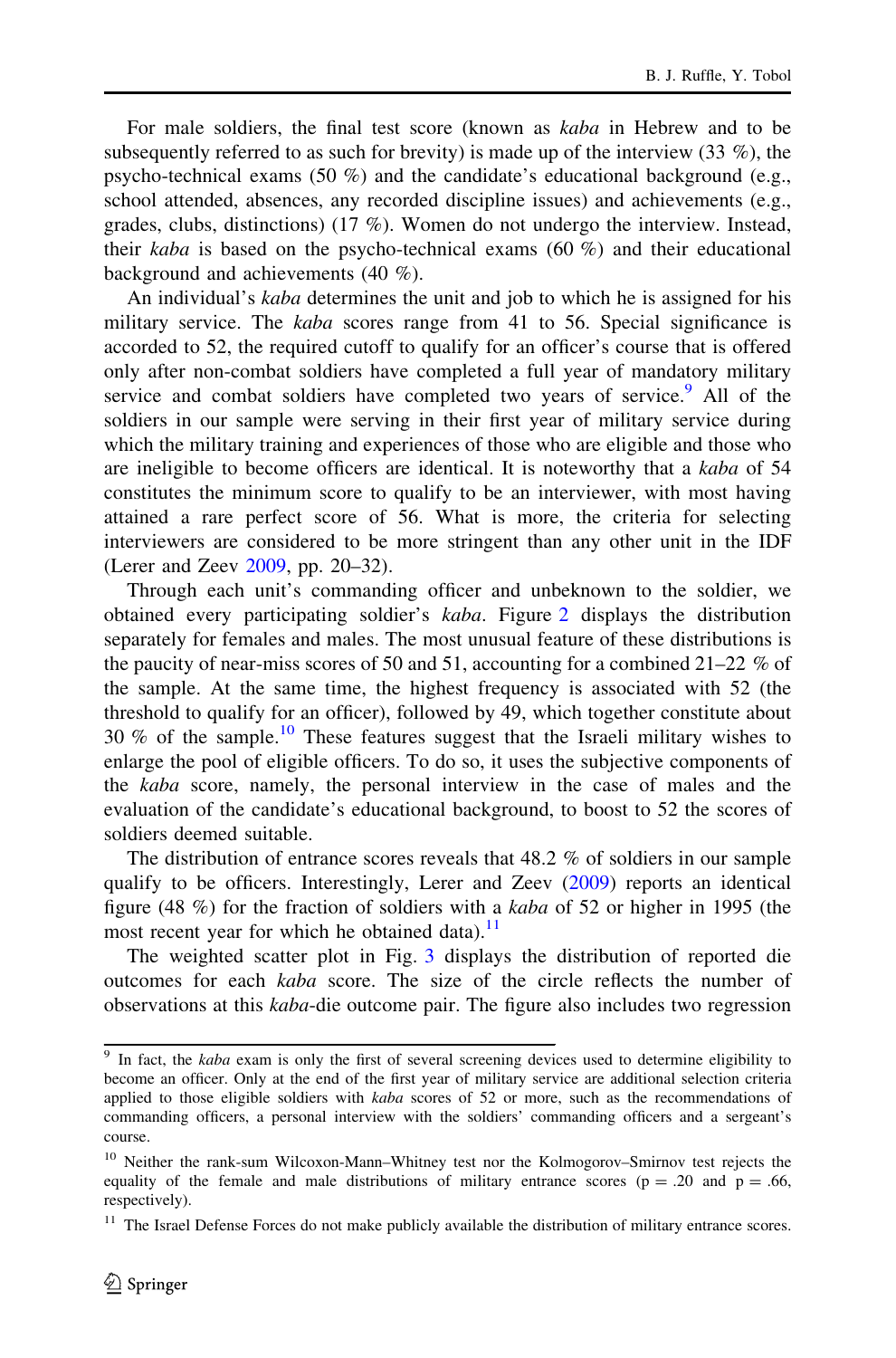<span id="page-8-0"></span>

Fig. 2 Distribution of Kaba test scores by sex

curves fitted to the data. The OLS line displays a negative slope, in other words, the higher a soldier's kaba, the lower his reported die outcome on average. So as not to impose a linear fit on the data, we also estimate a kernel regression (shown in red in Fig. [3](#page-9-0)). This curve too is negatively sloped up to and including a kaba of 54, after which a modest upturn is observed. $^{12}$ 

The OLS regression in (1) of Table [2](#page-10-0) pinpoints the magnitude and statistical significance of the negative relationship: for every additional point a soldier obtained on his kaba, he reports .13 points less on the die outcome ( $p < .01$ ).<sup>13</sup> Regression (2) demonstrates that this highly significant negative relationship between a soldier's reported die outcome and his kaba remains robust to the inclusion of numerous controls. These controls include the soldier's self-reported willingness to pay for one half-hour early release from the military base, indicator variables for whether the soldier is female, religious, and an interaction term between these two, and from a city, and the soldier's response to a question about

 $\frac{12}{12}$  Warner and Pleeter [\(2001](#page-25-0)) also observe unique behavior among the two highest categories of entrance exam scores in the U.S. military. In particular, they exploit a natural experiment conducted by the U.S. Department of Defense to reduce military personnel in which mid-career personnel were offered the choice between a lump-sum separation payment and an annuity valued at considerably more in present terms. Personnel belonging to the top groups display lower rates of discount (i.e., more patience) than their peers, as evidenced by their higher likelihood of preferring an annuity to a lump-sum retirement payment.

 $13$  The regressor is expressed as soldier i's kaba minus 52 for ease of interpretation. Thus, the constant of 3.76 refers to the average die outcome reported by a soldier with a kaba of 52.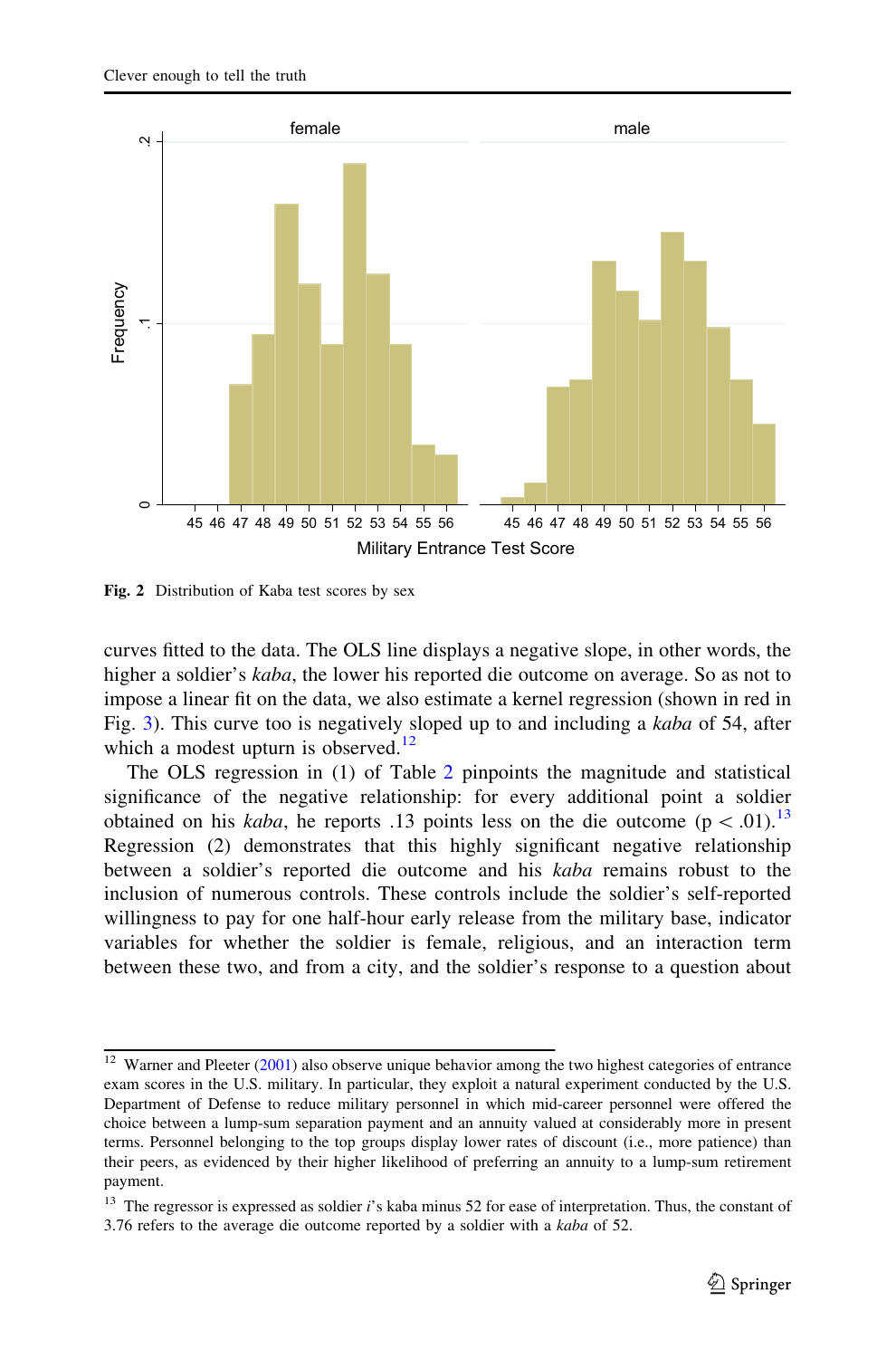<span id="page-9-0"></span>

Fig. 3 Histogram of soldiers' reported die outcomes by test score

the extent to which he generally tells the truth.<sup>14</sup> The majority of the controls do not differ significantly from zero in this or any subsequent regression. One exception is that secular female soldiers report weakly significantly higher die outcomes than secular males in this regression only.<sup>15</sup> The mean die outcomes reported by males and females do not differ significantly from one another in any of the other regressions. Soldiers from cities (defined by the Israeli Central Bureau of Statistics as settlements with more than 20,000 residents) report significantly higher die outcomes than those from rural areas in this and all subsequent regressions.

A soldier's willingness to pay for early release is not quite marginally statistically significant in predicting a soldier's decision to claim additional early release  $(p = .12)$ . According to Table [1,](#page-5-0) the mean willingness to pay for a half-hour early release is 42.7 NIS. A standard deviation of 67.2 that exceeds the mean by more than 50 % and a median of 30 NIS both attest to outliers. If we exclude observations that deviate from the mean by more than two standard deviations, the median remains unchanged, while the mean and standard deviation drop to 33.9 NIS and 28.1 NIS respectively  $(N = 412)$ . Regression (3) excludes these 15 outlying

<sup>&</sup>lt;sup>14</sup> Also included but not shown are measures of the soldier's military unit and military base peer effects (neither of these measures is significantly different from zero in any of the regressions), as well as indicators for the day of the week on which the experiment was conducted with Sunday as the omitted day (all of the other days of the week are positive and significantly different from zero in all regressions and are discussed in detail, along with the peer effects variables, in Ruffle and Tobol [2014](#page-25-0)).

<sup>&</sup>lt;sup>15</sup> Contrast this with Dreber and Johannesson [\(2008](#page-24-0)) who find that men are more likely than women to send deceptive, self-serving messages to their partner in a sender-receiver game modeled after Gneezy ([2005\)](#page-24-0).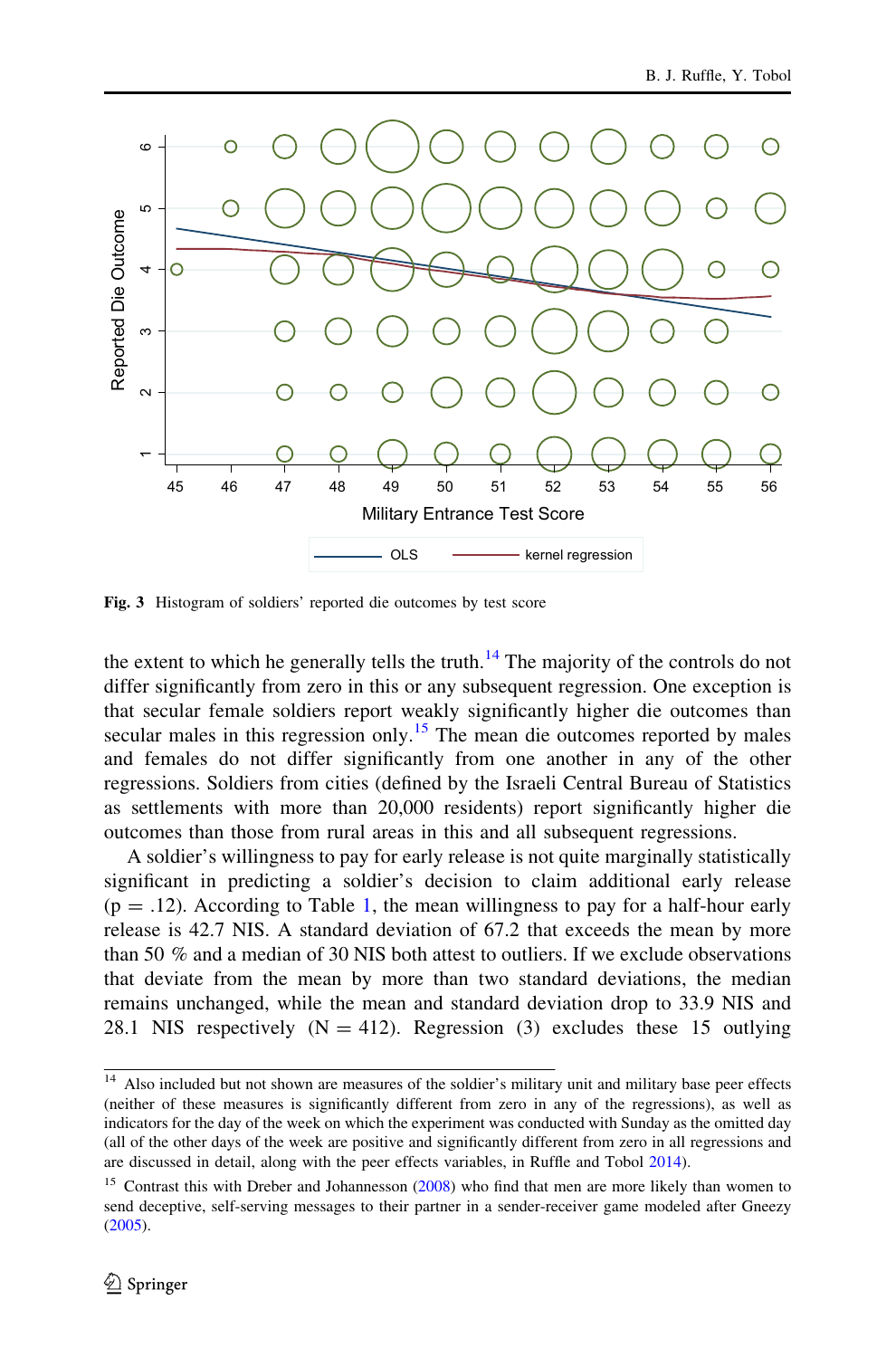| Variable                                        | (1)            | (2)       | (3)       | (4)            | (5)     | (6)       | (7)      |
|-------------------------------------------------|----------------|-----------|-----------|----------------|---------|-----------|----------|
| Constant                                        | $3.76***$      | 1.92**    | 1.91**    | $3.78***$      | 1.64    | $3.67***$ | 2.24     |
|                                                 | (.08)          | (.93)     | (.98)     | (.14)          | (1.51)  | (.13)     | (1.47)   |
| $\Delta$ kaba from 52                           | $-.13***$      | $-.10***$ | $-.10***$ |                |         | $-.18***$ | $-.14**$ |
|                                                 | (.03)          | (.03)     | (.03)     |                |         | (.05)     | (.06)    |
| $\Delta$ kaba guess from 52                     |                |           |           | .09            | .06     |           |          |
|                                                 |                |           |           | (.08)          | (.09)   |           |          |
| WTP for half hour early                         |                | .001      | $.007***$ |                | .006    |           | .006     |
| release                                         |                | (.001)    | (.003)    |                | (.005)  |           | (.005)   |
| Female                                          |                | $.33*$    | .24       |                | .39     |           | .36      |
|                                                 |                | (.18)     | (.18)     |                | (.31)   |           | (.31)    |
| Religious                                       |                | $-.21$    | $-.15$    |                | .50     |           | .49      |
|                                                 |                | (.29)     | (.28)     |                | (.63)   |           | (.62)    |
| Religious female                                |                | $-.12$    | $-.15$    |                | $-.66$  |           | $-.66$   |
|                                                 |                | (.36)     | (.36)     |                | (.70)   |           | (.68)    |
| City resident                                   |                | $.37**$   | $.30*$    |                | $.68**$ |           | $.62**$  |
|                                                 |                | (.17)     | (.17)     |                | (.29)   |           | (.30)    |
| Self-reported honesty                           |                | .06       | .08       |                | $.29*$  |           | .24      |
|                                                 |                | (.08)     | (.08)     |                | (.15)   |           | (.15)    |
| Others think                                    |                |           |           |                | .08     |           | .08      |
|                                                 |                |           |           |                | (.07)   |           | (.07)    |
| Adj. $R^2$                                      | .04            | .08       | .10       | .00            | .12     | .05       | .14      |
| Includes day-of-week, peer-<br>effects controls | No             | Yes       | Yes       | No             | Yes     | No        | Yes      |
| Excludes WTP Outliers                           | N <sub>0</sub> | No        | Yes       | N <sub>o</sub> | Yes     | No        | Yes      |
| N                                               | 427            | 427       | 412       | 185            | 174     | 185       | 174      |

<span id="page-10-0"></span>Table 2 Regression analysis on soldiers' reported die outcomes

Dependent variable: soldier i 's reported die outcome

Regressors:  $\Delta$  kaba from 52 is soldier i's military test score (kaba) minus 52;  $\Delta$  kaba guess from 52 is soldier i's guess about his kaba minus 52; the soldier's willingness-to-pay for half an hour early release from the base; indicator variables for whether the soldier is female, religious, and an interaction term between the two, from a city (or a rural area); his self-reported honesty (question 4 in Online Appendix A), the importance he attributes to what others think of him (question 5 in Online Appendix A), and measures of soldier i's military unit and military base peer effects calculated as the mean reported die outcome of all members of soldier  $i$ 's unit and base, respectively, excluding soldier  $i$ 

Heteroskedasticity-robust standard errors in parentheses

Regressions (2), (3), (5) and (7) include indicator variables for the day of the week on which soldier i participated in the experiment and measures of military unit and military base peer effects

Regressions (3), (5) and (7) exclude observations more than two standard deviations above the mean ''WTP for half hour early release''

Coefficient significantly different from 0 at the 1 % level \*\*\*, at the 5 % level \*\*, at the 10 % level \*

observations, but is otherwise identical to (2). The coefficient on the willingness-topay variable increases sevenfold to .007 and is highly significant ( $p = .01$ ). At the same time, the *kaba* coefficient of  $-.11$  in (3) remains highly significant.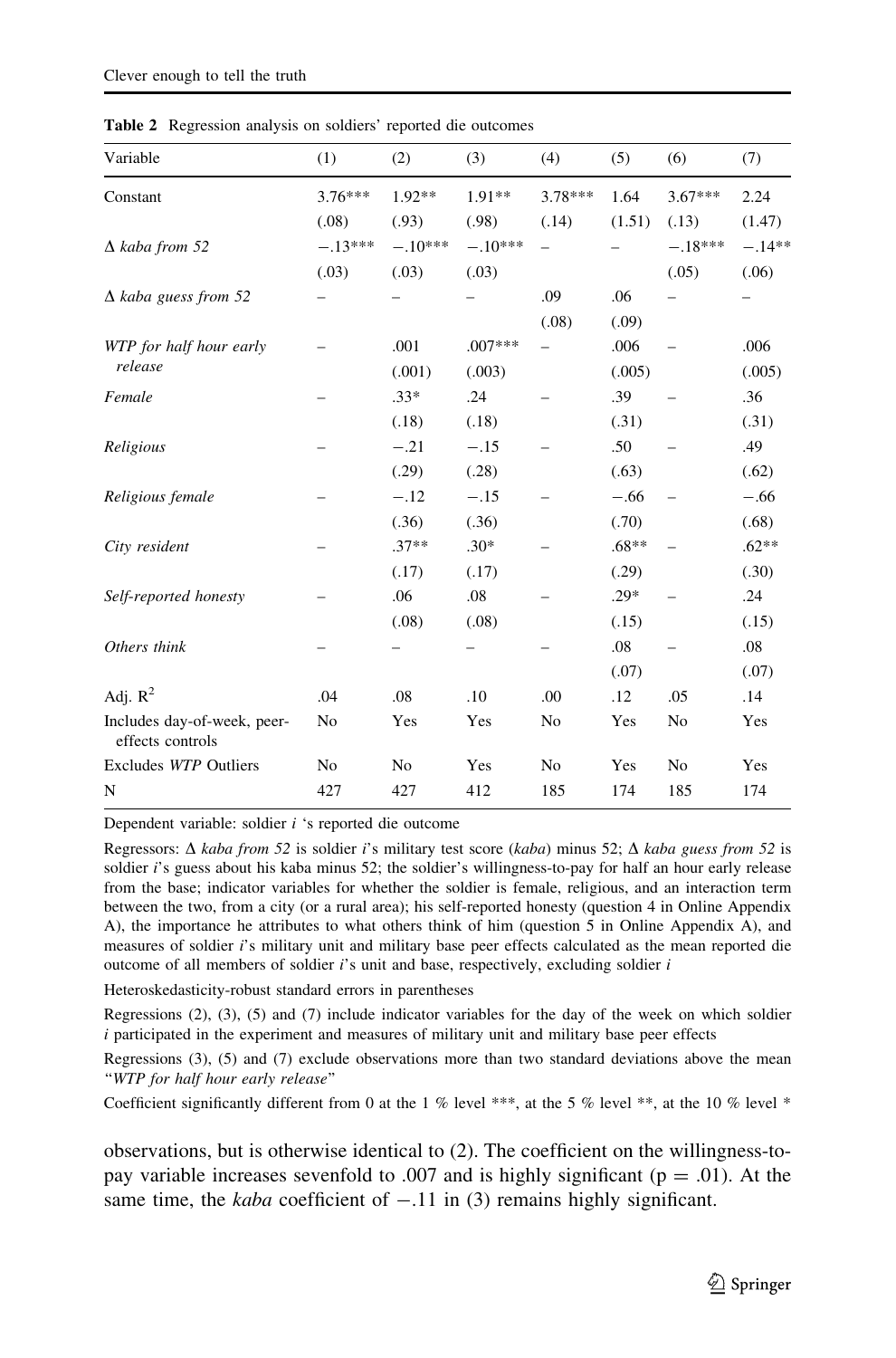Figure [4](#page-12-0) displays histograms of die reports separately for soldiers with a kaba score of 52 or more and those below 52. The figure distinctly displays that soldiers with a kaba score below 52 report higher outcomes on average (mean die report of 4.21, median and mode of 5) than those with a kaba above 52 (mean report of 3.5, median and mode of 4). A  $t$  test soundly rejects the equality of the mean reports for these two groups of soldiers (t = 4.66,  $p < .001$ ).

Lower die reports do not necessarily imply increased honesty. It could be that soldiers with a high *kaba* score underreport 5 s and 6 s to such an extent that they are actually less honest than their counterparts with a low kaba scores. This turns out not to be the case. The left panel of the Fig. [4](#page-12-0) shows clearly that soldiers below 52 over-report on average; the reported frequencies of 1, 2 and 3 s are all grossly underrepresented, whereas the frequencies of 5 s and 6 s are significantly greater than  $1/6$  (all  $p < .05$ ). Only the frequency of reported 4 s does not significantly differ from  $1/6$  ( $p = .20$ ). The result is that the Pearson Chi square test rejects that the die reports of the low *kaba* soldiers are uniformly distributed ( $\gamma^2$  (5) = 24.19,  $p < .001$ ). By contrast, the right panel shows that soldiers with a *kaba* greater than or equal to 52 neither unambiguously under-report nor over-report on average. In fact, the Pearson Chi square test cannot reject the null hypothesis that their reported die outcomes are uniformly distributed  $(\chi^2)(5) = 3.24$ , p = .66). None of the observed frequencies of reported 1, 2, 3, 4 and 5 s is significantly different from 1/6. Only the reports of 6 s (25/206 or 12.1 % of the observations) differ significantly from  $1/6$  ( $p = .045$ ).

Whether we compare the distributions of reported die outcomes for soldiers above and below a kaba of 52, or first invert the distribution of outcomes for those with a  $kaba 52$  or more such that the transformed distribution, Y, equals 7 minus the outcome from the original distribution, both the non-parametric Kolmogorov– Smirnov test (based on the maximum difference between the two cumulative distribution functions) and non-parametric rank-sum Wilcoxon-Mann–Whitney strongly reject the equivalence of the outcomes reported by soldiers below and soldiers above the threshold of 52 ( $p\lt$  0.01 for all four tests).<sup>16</sup> We conclude that lower die reports among soldiers with higher kaba scores indeed reflect significantly more honesty.

There are three possible explanations for the positive association between a soldier's honesty and his entrance score. First, with its emphasis on the value of honesty among its soldiers, the Israeli military has designed a test that successfully predicts honesty. Second, soldiers behave reciprocally toward the military: soldiers know their entrance scores and use our experiment to reward or to punish the military for a high or low score received, respectively. Third, reputational concerns: a soldier whose high kaba score qualifies him to be an officer may be considering a

<sup>&</sup>lt;sup>16</sup> To see why we need to invest the reports for high kaba soldiers, suppose we wish to determine whether a group that systematically under-reports is more or less honest than a group that systematically overreports. To render the two distributions of die reports comparable, we first need to invert one of them before performing the appropriate statistical test. Because soldiers with a kaba of 52 or more neither unambiguously under-report nor unambiguously over-report, we compare both their original and their inverted die-report distributions with that of soldiers with a kaba below 52. Both methods lead to the same conclusion: soldiers with high kaba scores are more honest.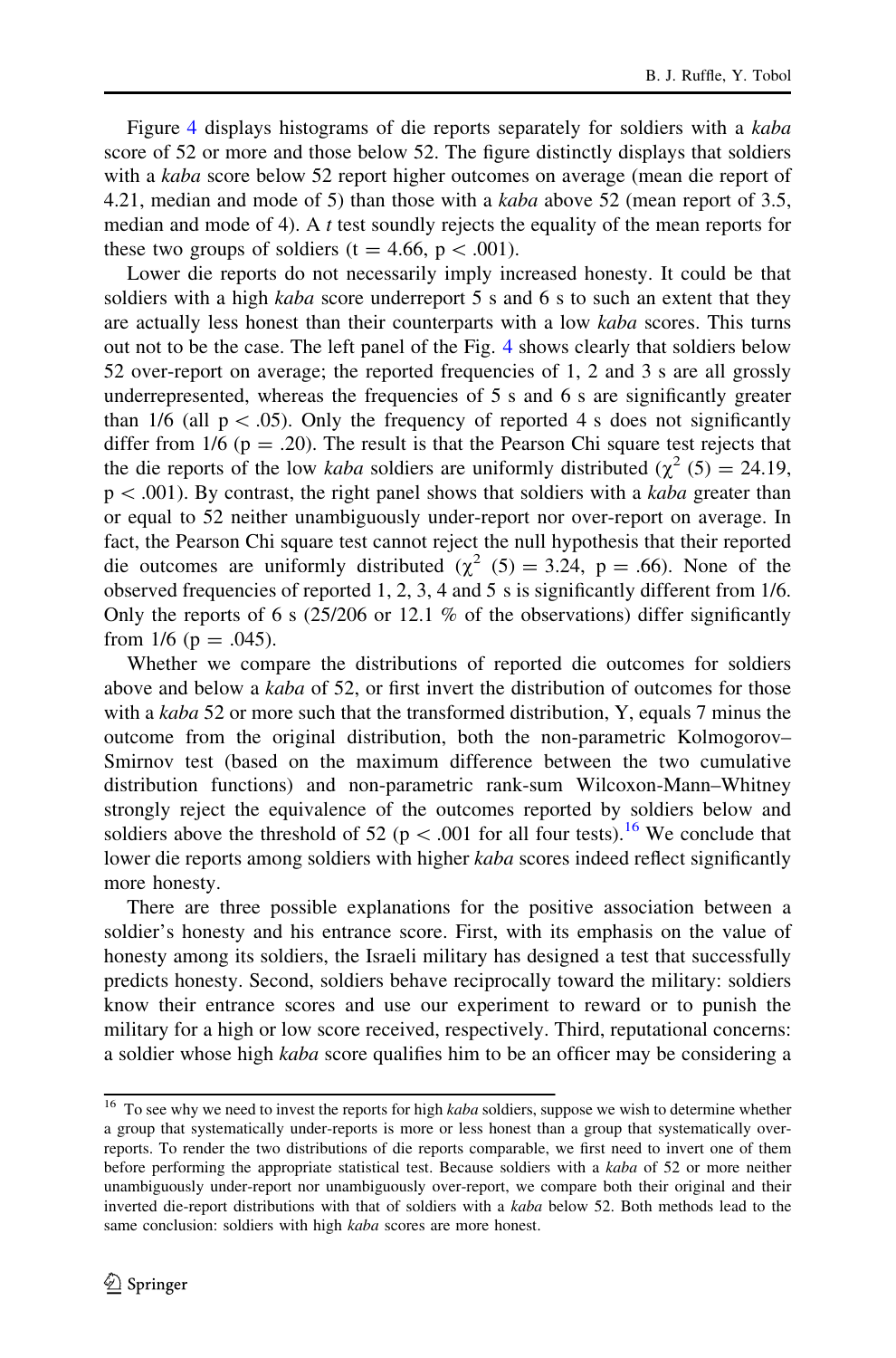<span id="page-12-0"></span>

Fig. 4 Histogram of soldiers' reported die outcomes by Kaba score

career in the military and does not want to jeopardize his future by being perceived as greedy or dishonest by his fellow soldiers or commanding officer.<sup>17</sup>

In the next section, we present a follow-up die-rolling experiment on civilians who have completed their military service. This follow-up experiment will allow us to: (1) determine whether the predictive power of the  $kaba$  is robust to an alternative sample population and setting; (2) control for the reciprocity and reputation explanations; and  $(3)$  evaluate which, if any, of the various components of  $kaba$ predict honesty. In the meantime, our dataset from the experiment on soldiers allows us to further explore the reciprocity explanation from above.

To test whether reciprocity can explain our main result, we introduced two questions midway through the data collection process: 217 soldiers were asked whether they knew their entrance score and, if so, what it was (see questions 8 and 9 of Online Appendix A). In our sample, 15 % of soldiers admitted to not knowing their entrance score. Among those who claimed to know their score, only 47 % indicated the correct score. Of the 53 % of the soldiers who incorrectly guessed their score, the vast majority (92/97) overestimated it. The average guess among

<sup>&</sup>lt;sup>17</sup> Fischbacher and Föllmi-Heusi [\(2013](#page-24-0)) also report the results of a double-anonymous version of their die-rolling experiment in which a subject's reported die outcome is unknown to other subjects and to the experimenter. They find little difference in the distribution of reported outcomes across anonymity conditions. Mazar et al. [\(2008](#page-25-0)) report a similarly negligible difference in the number of matrices subjects claim to have solved when anonymity vis-à-vis the experimenter is added. Reputational concerns may nonetheless be more important in our setting in which the payment is different and a subject's reported die outcome is observable by both his commanding officer and fellow soldiers with whom he interacts on a daily basis.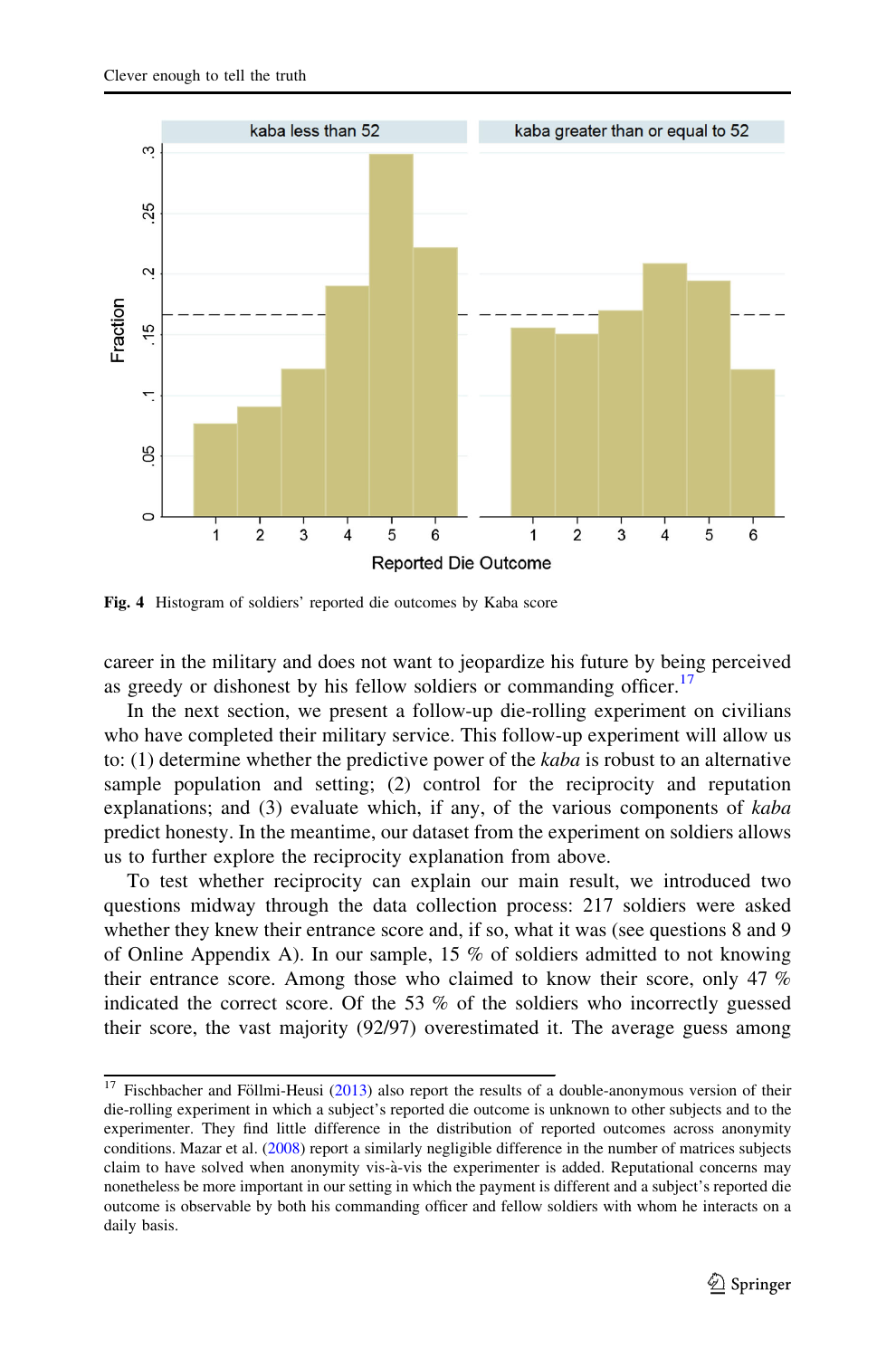<span id="page-13-0"></span>soldiers who mistakenly guessed their score was 1.98 points higher than the actual score (SD = .14).<sup>18</sup>

If soldiers use our experiment to express their appreciation for a high entrance score and the enhanced opportunities that such a score furnishes or to express their dissatisfaction with their low score, then we would expect a significant negative relationship between a soldier's guess about his score and his reported die outcome. Regression (4) replaces a soldier's true entrance score with his guess. The estimated coefficient is actually positive (.09), but not significantly different from zero  $(p = .24)$ . The coefficient remains close to and not significantly different from zero when our set of control variables is included in (5). By contrast, the parallel regressions in (6) and (7) that use the same sample of 185 soldiers, replacing their guess with their true score, reveal highly significant coefficients of  $-.18$  ( $p = .001$ ) and  $-.13$  (p = .05), respectively. In short, reciprocity cannot explain the observed relationship between honesty and soldiers' test scores.

### 4 Follow-up experiment on civilians

### 4.1 Motivation, experimental design and procedures

What specifically accounts for the seeming effectiveness of the Israeli military's entrance exam in classifying soldiers in terms of their degree of honesty? The calculation of the kaba is sufficiently complex that the specific components of the test that are most effective remain shrouded in mystery. Moreover, we have yet to test the hypothesis that reputational concerns account for our observed relationship between a soldier's reported die outcome and his kaba score. With these questions in mind, we replicated our experiment on a sample of civilian subjects who had completed their military service. Between March 8, 2015 and May 4, 2015, 156 subjects took part in our experiment. The payment of early release from the military base was replaced with a monetary payment. In addition to a 20 NIS show-up payment, participants receive 10 NIS for every pip they report. Thus, payments range from 30 NIS to 80 NIS (\$8 to \$21 USD) for an experiment that took between 18 and 22 min to complete.

In an effort to avoid the reputational concerns possibly present in a faculty-led experiment conducted on students and to recruit a more diverse subject pool, we bypassed the university, choosing instead to conduct the experiments at the Malha Shopping Mall in Jerusalem. In collaboration with the shopping mall's management, we placed a reception desk and a table with cardboard partitions (the type used for voting in Israeli elections) in the mall's concourse for the purpose of recruiting and conducting the experiment. Before permitting a candidate subject to

<sup>&</sup>lt;sup>18</sup> Our observation that as many as 40 % (.47  $\times$  (1 - .15)) of soldiers correctly guessed their kaba and those who guessed incorrectly were off by "only" 2 points on average are not surprising. Before entering the military, every recruit provides a preference ordering over military units in which he wishes to serve. Since different units require different *kaba* thresholds, a recruit's acceptance to or rejection from his preferred unit(s) provides him with an update about the possible range of his kaba.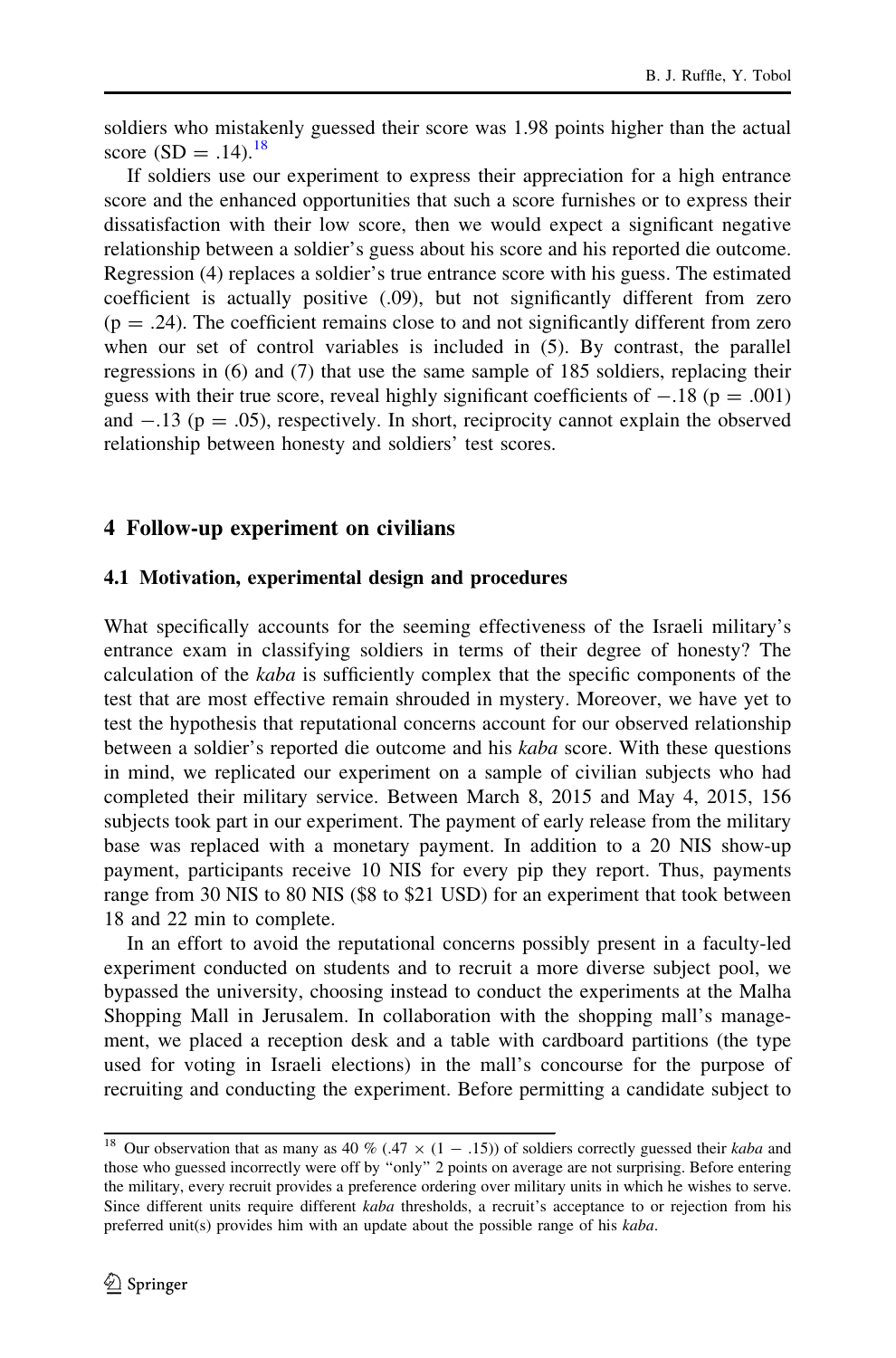participate in the experiment, we asked whether the subject had completed mandatory military service (in order that we can later obtain the subject's kaba score). Upon submitting the completed questionnaire the subject received payment.

Because we required completion of military service to participate in our experiment, this civilian subject pool is necessarily older (mean age  $= 25$ , minimum age  $= 20$ ,  $SD = 2.6$  years) than our sample of 18-year-old soldiers. Moreover, 52 % are male, 90 % completed high school, 47 % hold a college or university degree, 67 % report having at least one parent with a college or university degree, 72.4 % are born in Israel, and 81.8 % are single, 16.9 % married and 1.3 % divorced. The right panel of Table [1](#page-5-0) provides additional summary statistics for the civilian sample.

#### 4.2 Experimental results

#### 4.2.1 Overall distribution

Figure 5 displays the distribution of reported die outcomes for the civilian sample  $(N = 156)$ . Similar to the corresponding distribution for soldiers discussed in Sect. [3.1](#page-4-0) and displayed in Fig. [1,](#page-6-0) a Pearson Chi square test rejects that all subjects report their true die outcome; namely, the empirical distribution is significantly different from a uniform distribution ( $\chi^2$  (5) = 19.8, p = .001). Moreover, onesided Binomial tests show that the frequencies of reported 1 s and 2 s are significantly less than 16.67  $\%$ , while the frequencies of reported 4, 5 and 6 s are significantly greater than 16.67 % (all  $p < .001$ ). Only the frequency of reported 3 s



Fig. 5 Histogram of civilians' reported die outcomes. Note: p value from one-sided binomial test that observed frequency of each die outcome is less (greater) than .166 appears above each bar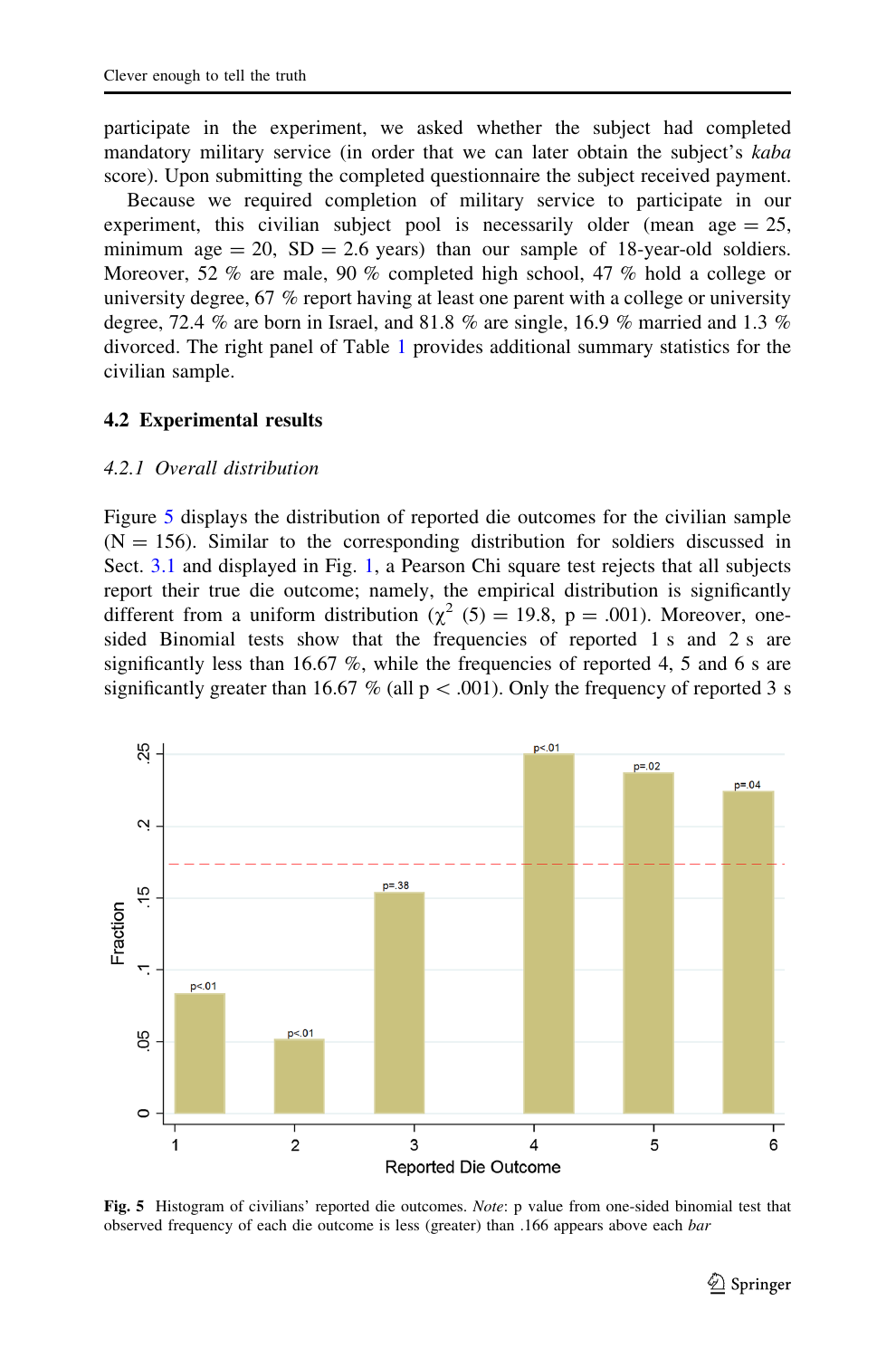cannot be rejected as significantly different from 16.67 % ( $p = .70$ ). Accounting for 25 % of reported die outcomes, 4 is the modal outcome, with the frequency of reports declining modestly for 5 and again for 6. Thus, even with the lack of an ongoing relationship with the experimenter and unobservability by their peers, the overwhelming majority of subjects still refrain from maximizing their monetary earnings.

Whether the soldiers' and civilians' distributions of reported outcomes differ significantly from one another depends on the choice of statistical test. The Kolmogorov–Smirnov test fails to reject the equality of distributions ( $p = .18$ ), whereas the Wilcoxon–Mann–Whitney test rejects their equality ( $p = .05$ ). To the extent that there is a difference, it appears to be driven largely by the relative abundance of soldiers willing to report 1 and 2 s. In fact, if we exclude die reports of 1 and 2 and perform the same Wilcoxon–Mann–Whitney test on the truncated distributions, we no longer come close to rejecting the equality of soldiers' and civilians' distributions ( $p = .81$ ).

#### 4.2.2 Robustness of results on Civilian sample with monetary payoffs

The weighted scatter plot in Fig. 6 displays the distribution of civilians' reported die outcomes for each kaba score. The OLS and kernel regressions displayed in this figure as well as the regressions in Table [3](#page-16-0) reveal that the observed significant and negative relationship between a soldier's *kaba* and his reported die outcome continues to hold on this sample of civilians who receive cash payments for their die



Fig. 6 Histogram of civilians' reported die outcomes by test score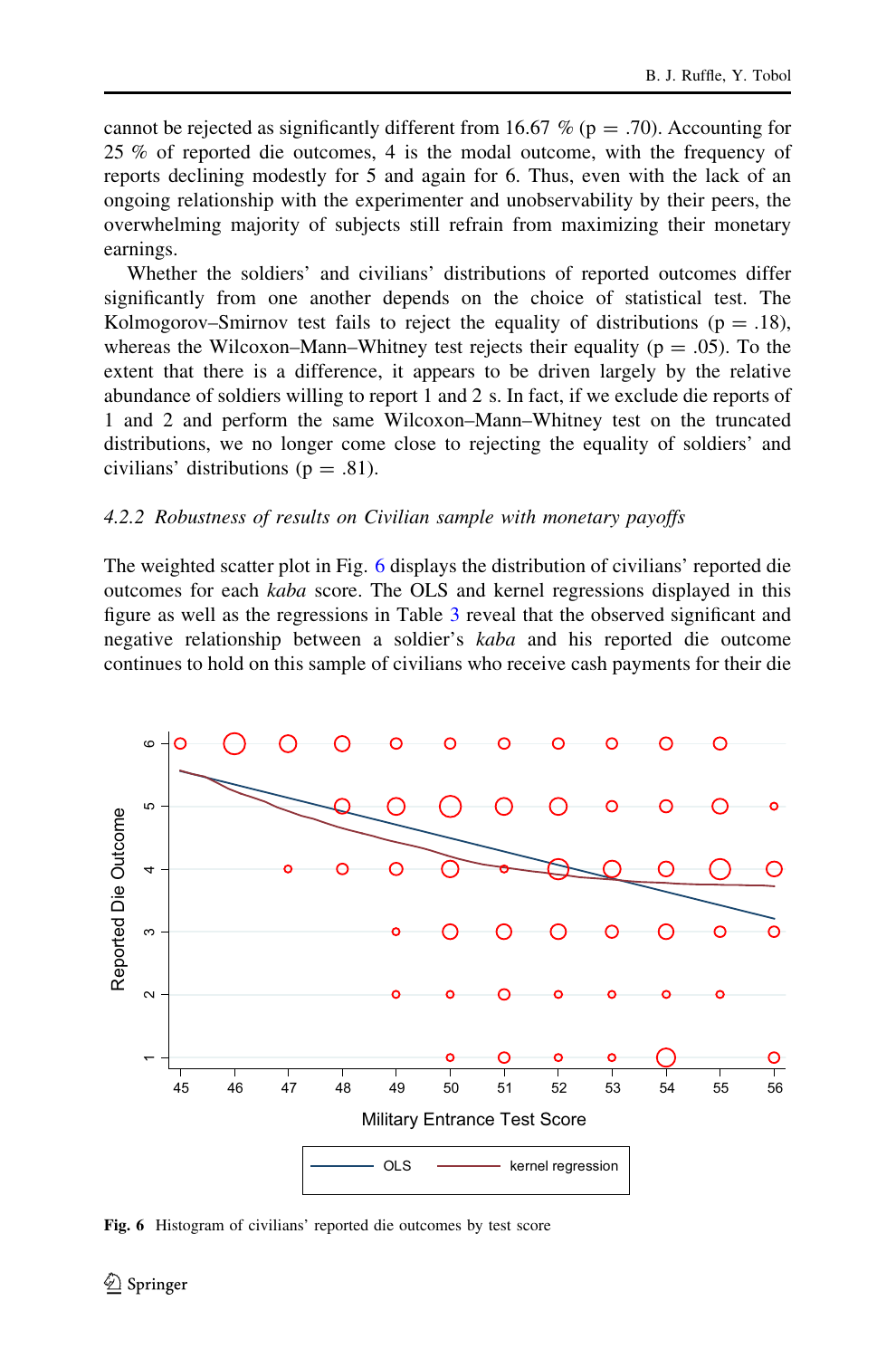<span id="page-16-0"></span>Table 3 Regression analysis on civilians' reported die outcomes

| Variable                                      | (8)       | (9)       | (10)      |
|-----------------------------------------------|-----------|-----------|-----------|
| Constant                                      | $4.07***$ | 4.86***   | 5.94***   |
|                                               | (.12)     | (.45)     | (.87)     |
| $\Delta$ kaba from 52                         | $-.21***$ | $-.20***$ | $-.23***$ |
|                                               | (.03)     | (.04)     | (.05)     |
| Female                                        |           | .25       | .20       |
|                                               |           | (.25)     | (.27)     |
| Religious                                     |           | $-.63*$   | $-.51$    |
|                                               |           | (.34)     | (.40)     |
| Religious female                              |           | .99       | $-.79$    |
|                                               |           | (.60)     | (.67)     |
| City resident                                 |           | $-.36$    | $-.45$    |
|                                               |           | (.30)     | (.31)     |
| Self-reported honesty                         |           | $-.19$    | $-.12$    |
|                                               |           | (.12)     | (.12)     |
| Others think                                  |           | $-.08$    | $-.09$    |
|                                               |           | (.07)     | (.08)     |
| High-school graduate                          |           |           | $-.81*$   |
|                                               |           |           | (.44)     |
| Includes controls from civilian questionnaire | No        | No        | Yes       |
| Adj. $R^2$                                    | .16       | .21       | .17       |
| N                                             | 156       | 155       | 143       |

Dependent variable: civilian  $i$  's reported die outcome

Regressors:  $\Delta$  kaba from 52 is civilian i's military test score (kaba) minus 52;  $\Delta$  kaba guess from 52 is soldier *i*'s guess about his kaba minus 52; indicator variables for whether the participant is female, religious, and an interaction term between the two, from a city (or a rural area); his self-reported honesty (question 4 in Online Appendix B), the importance he attributes to what others think of him (question 5 in Online Appendix B) and whether he finished high school. The controls included, but not displayed, in regression (10) are the participant's self-reported high-school matriculation grade, whether he holds a college or university degree, whether at least one of his parents does, whether he was born in Israel, his rating of the neighborhood in which he grew up, whether he works, his income and a self-reported measure of how hardworking he is

Heteroskedasticity-robust standard errors in parentheses Coefficient significantly different from 0 at the 1 % level \*\*\*, at the 5 % level \*\*, at the 10 % level \*

reports. More precisely, for every additional point a civilian subject obtained on his kaba, regression (8) shows that he reports about 0.2 points less on the die  $(p\lt 0.01)$ . This holds regardless of the collection of control variables that we include alongside the subject's kaba score. Regression (9) contains the same set of control variables as those reported on the soldier sample in Table  $2^{19}$ . The coefficient on  $\Delta$  kaba from 52 remains unchanged at .2 and highly significant

<sup>&</sup>lt;sup>19</sup> The military variables "WTP for half-hour early release" and military unit peer effects are of course absent from the civilian sample as are the day-of-the-week indicators since all civilian participants received payment immediately after participating and not on Thursday afternoon like the soldier sample.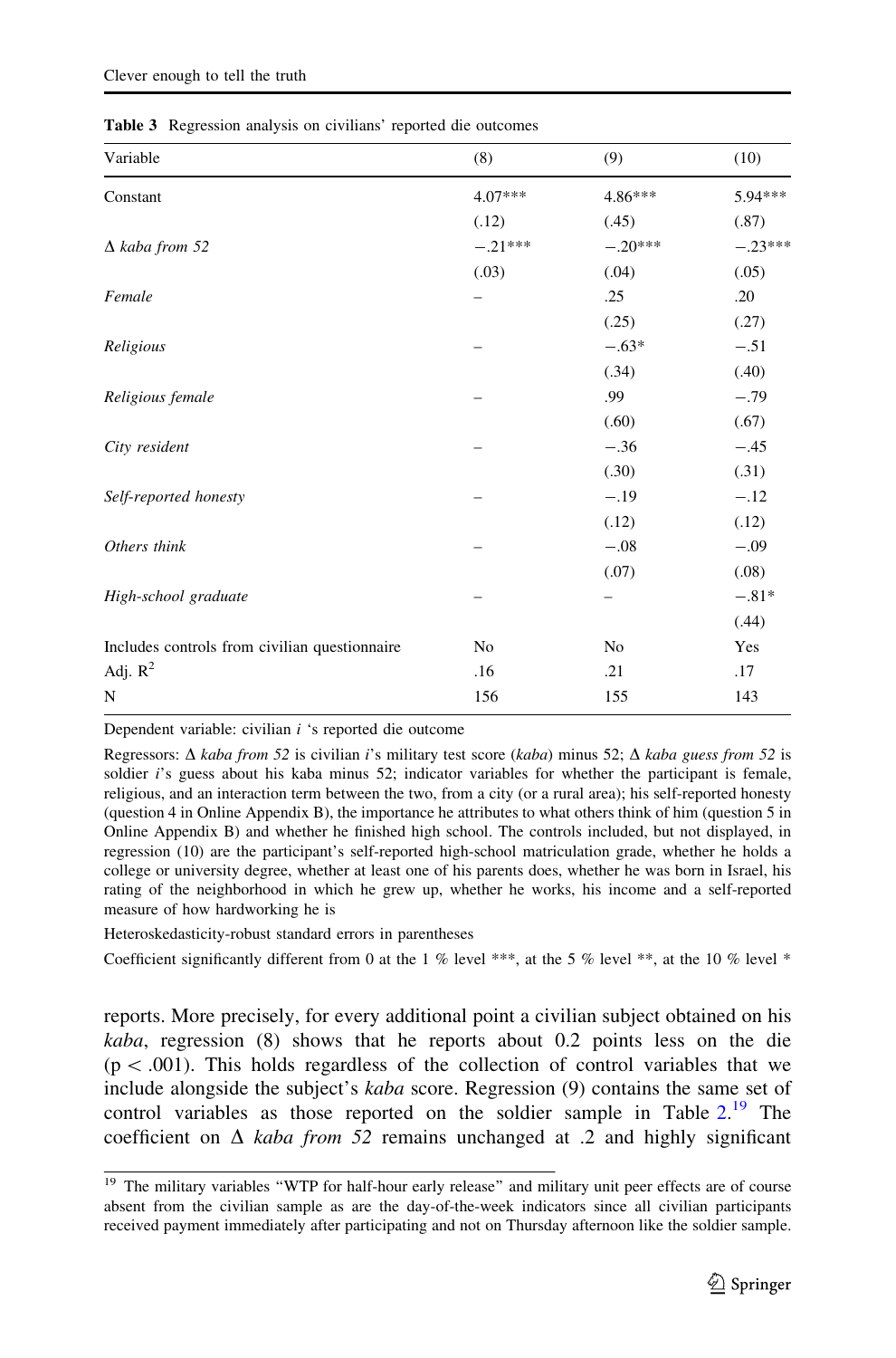$(p\lt 0.001)$ . At the same time, none of the socio-demographic controls, the selfreport responses about one's own honesty and about the importance of what others think is significantly different from zero. The lone exception is that religious male subjects report .63 points less on the die than their secular male counterparts  $(p = .07)$ . Recall that in the soldier sample, the only consistently significant sociodemographic or self-report variable was whether the participant was a city resident: city residents claimed more. The sign on the city-resident indicator variable flips to negative among civilians, but is not significantly different from zero ( $p = .20$ ). It is thus noteworthy that the kaba score stands out as the only significant predictor of the participant's reported die outcome in both the soldier and civilian samples.

In addition to the controls present in regression (9), regression (10) includes questions asked only in the civilian survey, several of which were summarized in Sect. [4.1.](#page-13-0) The estimate on the  $\Delta$  *kaba from 52* variable remains highly significant  $(p\lt .001)$  and its magnitude increases slightly to .23. None of the other variables that were also estimated in (9), including the civilian's religiosity, is significantly different from zero. Among the ten variables unique to regression (10), none is significant with the exception of whether the subject completed high school. As displayed in (10), high school graduates report .81 pips less on the die than those who did not finish high school ( $p = .07$ ).<sup>20</sup> This result foretells one of the central findings from the next subsection and main lessons from this follow-up experiment.

In Sect. [3.2](#page-6-0) we presented evidence inconsistent with the hypothesis that reciprocity accounts for the observed positive relationship between the kaba score and honesty. That the kaba score continues to predict subjects' reported die outcomes on a civilian subject pool drives another nail in the coffin of the reciprocity hypothesis and provides strong evidence against the officer reputation hypothesis. As far as subjects were concerned, this experiment had nothing to do with the military or kaba scores. Moreover, the payment was in cash. Yet, strikingly, years after taking the military entrance exam and completing their military service, these civilian subjects' scores continue to forecast their degree of honesty in this die-rolling experiment.

### 4.2.3 Decomposing the military entrance score

What remains is to understand which *kaba* items predict honesty in our experiment. The self-report honesty question that appears in both the soldier survey (question 4 of Online Appendix A) and civilian survey (question 31 of Online Appendix B) is never significantly different from zero in any of the regression specifications. In the civilian survey, we included additional self-report honesty measures (questions 39 and 44) as well as a disguised variation of question 31 (question 46) to determine whether respondents' consistency in answering questions 31 and 46 can explain their die report. $21$  Also, in an attempt to mimic the psycho-technical nature of the

<sup>&</sup>lt;sup>20</sup> The significance and lack thereof of each of these variables is robust to whichever subset of regressors is included in the specification.

<sup>&</sup>lt;sup>21</sup> In question 31, we ask "Which of the following sentences best describes you?" with "a. I always tell the truth," "b. I almost always tell the truth," "c. I usually tell the truth," and "d. I tell the truth when it is convenient for me'' as the possible responses. Question 46 reads, ''Do you speak the truth in your daily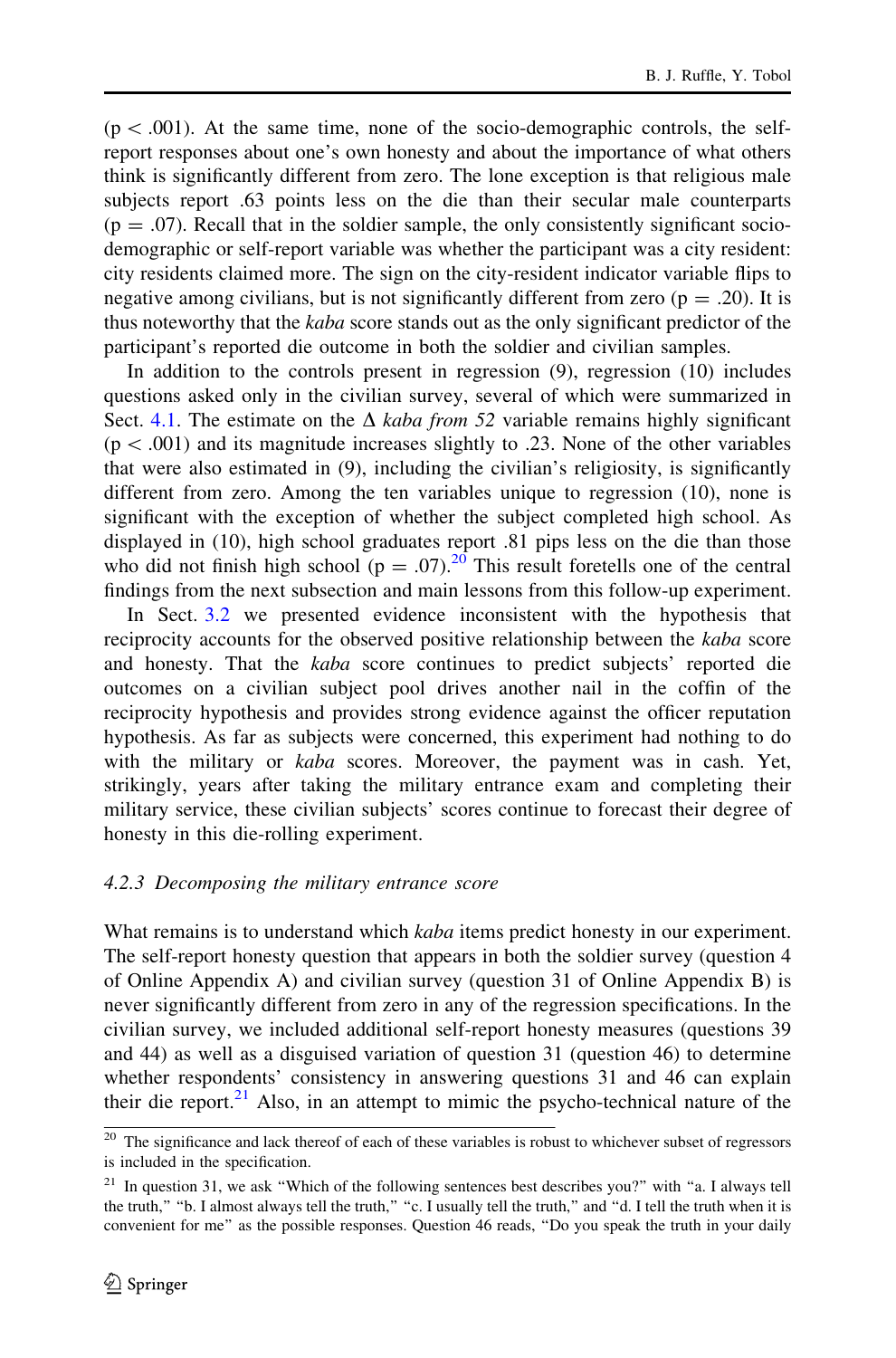kaba exam, the civilian questionnaire includes: (1) the 12-item abbreviated version of the Raven Advanced Progressive Matrices Test developed by Arthur and Day [\(1994](#page-24-0)) and based on the original 60-item test (Raven and John [1936](#page-25-0)) for the purpose of measuring cognitive ability (questions 19–30); (2) the 3-item cognitive reflection task (abbreviated as CRT hereafter) developed by Frederick [\(2005](#page-24-0)) to test subjects' ability to overcome their impulse to write the intuitive and incorrect response in order to think through the problem and arrive at the correct answer (see questions 33, 38, and 44).  $^{22}$ 

The first two columns in Tables [4](#page-19-0) and [5](#page-19-0) report the distributions of scores for the Raven test and CRT, respectively. The mean score is  $10.36$  (SD = 1.60) on the Raven test and 1.33 (SD = 1.04) on the CRT. Frederick ([2005\)](#page-24-0) reports a mean CRT score of 1.24 based on a sample of 3,428 university students and non-students. The Raven and CRT scores are highly correlated in our sample (Kendall's  $\tau = .46$ ,  $p$  < .001). The right-hand columns in Tables [4](#page-19-0) and [5](#page-19-0) display the mean and full distributions of reported die outcomes for each Raven and CRT test score, respectively. Raven test scores of 5 through 9 have been combined so that all cells contain at least 25 observations. Take notice of the pronounced shift from reporting a 6 for low Raven and CRT scores to reporting a 1, 2 or 3 as these test scores increase. To illustrate, 47.5 % of subjects who score between a 5 and a 9 on the Raven test claim to have rolled a 6. This percentage plunges to 21.4 % for Raven scores of 10, and drops further to about 11 % for the highest Raven scores of 11 and 12. At the same time, the combined outcomes of 1, 2 and 3 account for a mere 10 % for Raven scores between 5 and 9, more than doubling to 21.5 % for Raven scores of 10, and again nearly doubling to 37–42 % for scores of 11 and 12.

This shift in outcomes from a 6 to a 1, 2 or 3 as subjects' cognitive abilities increase is no less dramatic for the CRT scores. While 41.5 % of those who answered no questions correctly on the CRT reported a 6, this percentage progressively shrivels to 18.4 % for a score of 1, to 17.5 % for a score of 2 and to 7.7 % for a perfect score of 3. Concurrently, only 14.7 % of subjects who scored a 0 claim a 1, 2 or 3, compared to 22.4 % for those who score a 1, 35 % for a score of 2 and 53.9 % for a score of 3.

Footnote 21 continued

life?" with the set of answers, "a. always," "b. generally," "c. sometimes," and "d. when I stand to gain from it.'' The absence of a one-to-one correspondence between the two sets of responses requires us to be liberal in our definition of consistency and minimizes the likelihood of a type-1 error in incorrectly inferring that a subject is lying or inconsistent in responding to the two questions. While 31a corresponds perfectly to 46a, 31b may be consistent with either 46a or 46b; 31c matches 46b or 46c, and 31d may correspond to 46c or 46d. Even with this charitable definition of consistency, we still find that 18 % of subjects unambiguously contradict themselves in responding to the two questions with 57 % of the inconsistent choices being 31a (''I always tell the truth'') and 46c (''sometimes'').

<sup>&</sup>lt;sup>22</sup> Numerous studies in economics demonstrate that higher cognitive ability predicts a number of desirable traits and outcomes, such as lower risk aversion and more patient time preferences (see, e.g., Frederick [2005](#page-24-0) and the references therein as well as Burks et al. [2009](#page-24-0), Dohmen et al. [2010](#page-24-0), Oechssler et al. [2009](#page-25-0)). Oechssler et al. ([2009\)](#page-25-0) also show that subjects with high CRT scores are less prone than their low CRT-score peers to both the conjunction fallacy and to conservatism in probability updating, while the two groups are equally susceptible to anchoring.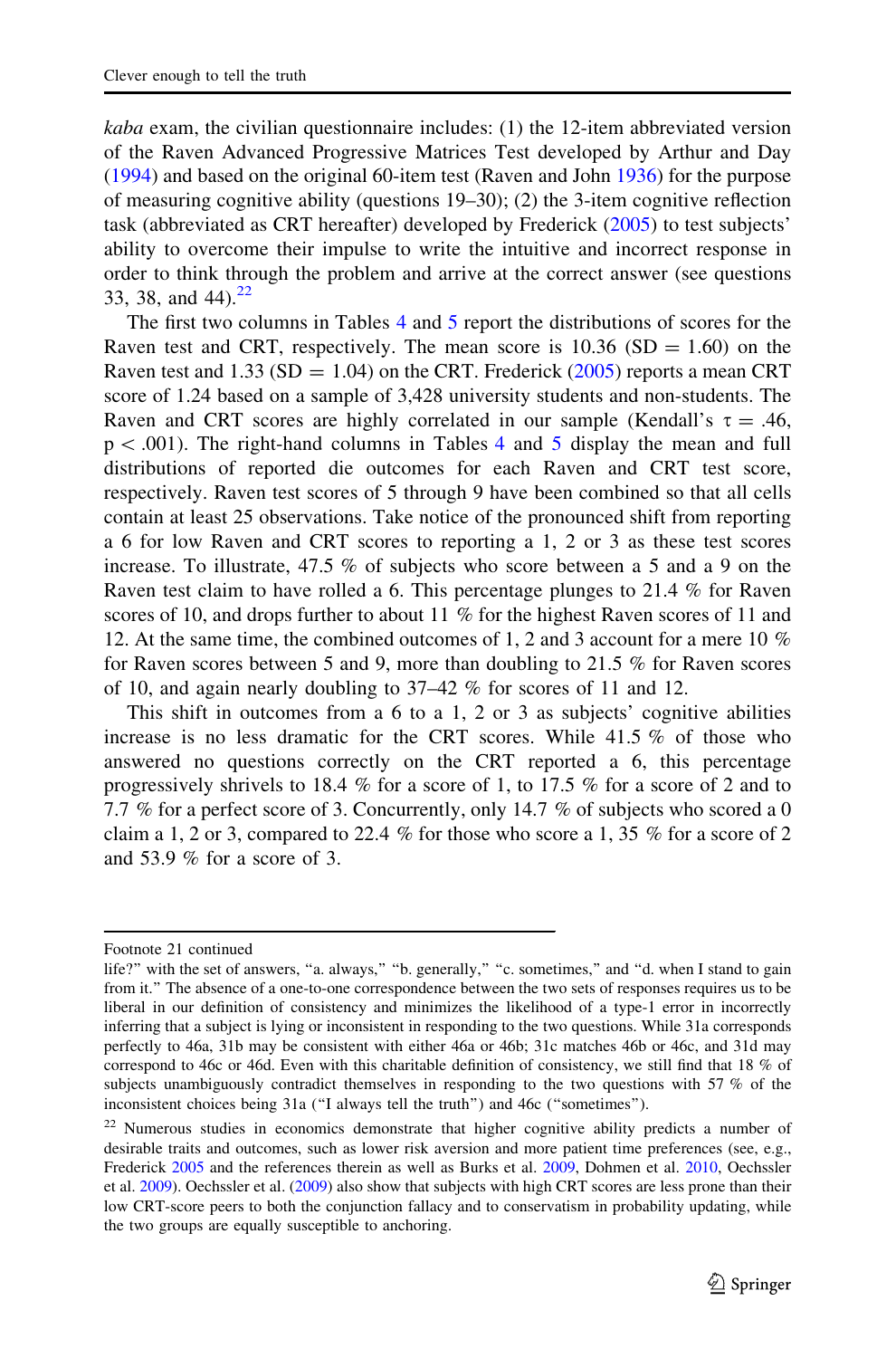| Correct | Subjects $(\% )$ | Distribution of Reported Die Outcomes |      |      |      |      |      | Mean           |
|---------|------------------|---------------------------------------|------|------|------|------|------|----------------|
| Answers |                  |                                       | 2    | 3    | 4    | 5    | 6    | Outcome        |
| 5       | $1(0.6\%)$       |                                       |      |      |      |      |      |                |
| 6       | $4(2.6\%)$       |                                       |      |      |      |      |      |                |
| $\tau$  | $4(2.6\%)$       | .050                                  | .025 | .025 | .175 | .250 | .475 | 4.98<br>(1.35) |
| 8       | $13(8.3\%)$      |                                       |      |      |      |      |      |                |
| 9       | $18(11.5\%)$     |                                       |      |      |      |      |      |                |
| 10      | $28(18.0\%)$     | $\mathbf{0}$                          | .036 | .179 | .250 | .321 | .214 | 4.50           |
|         |                  |                                       |      |      |      |      |      | (1.14)         |
| 11      | 43 $(27.6\%)$    | .116                                  | .093 | .209 | .303 | .163 | .116 | 3.65<br>(1.48) |
|         |                  |                                       |      |      |      |      |      | 3.78           |
| 12      | $45(28.9\%)$     | .133                                  | .044 | .200 | .267 | .244 | .111 | (1.51)         |
| Mean    | 10.36(1.60)      | .083                                  | .051 | .154 | .250 | .237 | .224 | 4.18           |
|         |                  |                                       |      |      |      |      |      | (1.49)         |

<span id="page-19-0"></span>Table 4 Distribution of Raven test scores and reported die outcomes

Notes: The distribution of scores from abbreviated Raven advanced progressive matrices test, frequencies and mean (SD) of reported die outcomes for each Raven test score

| Correct answers | Subjects $(\%)$ | Distribution of reported die outcomes |                               |      |                |      |      | Mean outcome |
|-----------------|-----------------|---------------------------------------|-------------------------------|------|----------------|------|------|--------------|
|                 |                 |                                       | $\mathfrak{D}_{\mathfrak{p}}$ | 3    | $\overline{4}$ |      | 6    |              |
| $\Omega$        | 41 $(26.3\%$    | $\mathbf{0}$                          | .049                          | .098 | .146           | .293 | .415 | 4.93(1.19)   |
| $\mathbf{1}$    | 49 (31.4 %)     | .061                                  | .041                          | .122 | .286           | .306 | .184 | 4.29(1.35)   |
| $\overline{2}$  | 40 $(25.6\%)$   | .100                                  | .075                          | .175 | .350           | .125 | .175 | 3.85(1.49)   |
| 3               | 26(16.7%)       | .231                                  | .385                          | .269 | .192           | .192 | .077 | 3.31(1.62)   |
| Mean            | 1.33(1.04)      | .083                                  | .051                          | .154 | .250           | .237 | .224 | 4.18 (1.49)  |

Table 5 Distribution of CRT scores and reported die outcomes

Notes: The distribution of scores from the cognitive reflection task (CRT), frequencies and mean (SD) of reported die outcomes and for each CRT score

Figure [7](#page-20-0) displays a weighted scatter plot of the civilians' reported die outcomes for each Raven test score along with fitted OLS and kernel regressions. Figure [8](#page-21-0) is an analogous weighted scatter plot of die outcomes for each CRT score. Both figures display a marked downward tendency in reported die outcomes as the number of correctly answered questions on the Raven test and CRT increases.

The regressions in Table [6](#page-22-0) quantify these relationships and confirm the strong predictive power of the Raven and CRT test scores. Regression (11) shows that for each additional correct answer on the Raven test, a subject reports .28 pips less on the die outcome  $(p < .001)$ . Similarly, for every CRT question answered correctly subjects claim .29 fewer pips on the die  $(p = .047)$ . Regression (12), on the other hand, includes as regressors only the self-report honesty questions and a responseconsistency check among two of these questions. The signs of these five estimates vary from positive to negative and none is different from zero at conventional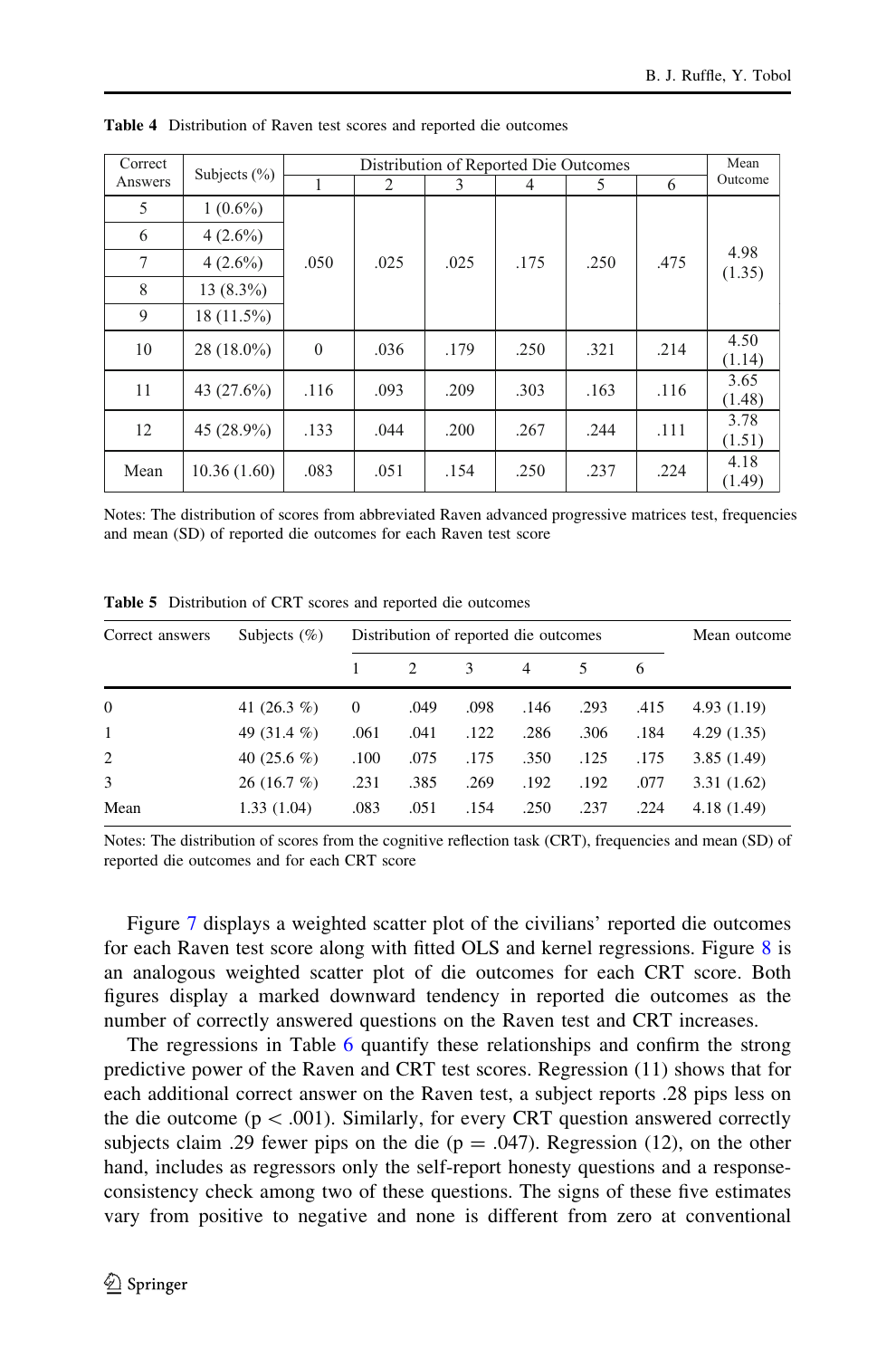<span id="page-20-0"></span>

Fig. 7 Histogram of civilians' reported die outcomes by Raven test score

significance levels.<sup>23</sup> Finally, regression  $(13)$  includes the full set of controls that were also included (both those displayed and not displayed) in regression (10) of Table [3](#page-16-0). Among these are the civilian's self-reported income, employment status and whether he holds a university degree and at least one of his parents does, none of which comes close to be significantly different from zero, thereby ruling out the hypothesis that the role of cognitive ability is rooted in an individual's income or income-earning potential. Moreover, none of the self-report honesty measures differs significantly from zero—p values range from .27 to .79—whereas the estimates and the significance of the Raven and CRT scores remain virtually unchanged—although the CRT estimate of  $-.29$  is now only weakly significantly different from 0 ( $p = .064$ ).<sup>24</sup>

The implication of these findings is that the *kaba* score predicts honesty in our experiments because it incorporates cognitive ability. Yet it could be that the kaba

<sup>&</sup>lt;sup>23</sup> Responses to the four self-report honesty questions are coded (as in Online Appendix B) such that higher values correspond to less honesty. The coefficient of -.29 on the self-report honesty variable has a  $p$  value of .11; but its negative sign implies that the *less* truthful a subject claims to be, the lower his reported die outcome.

 $24$  In a within-subject online experiment, Hugh-Jones and David [\(2015](#page-24-0)) finds that honest behavior is positively correlated in a coin-flip and a quiz experiment. Yet, a self-report honesty question about whether lying in one's self-interest is justifiable fails to predict behavior in either honesty experiment. At the same time, Hugh-Jones also includes self-report questions about whether the respondent had engaged in any one of four ethically questionable actions in the past 12 months (e.g., avoid fare on public transport, fabricate information on a job application). Reports of unethical actions do predict dishonesty in both experiments. These findings suggest that questions about actual participation in specific forms of dishonest behavior may be better predictors of dishonesty in incentivized experiments than general selfreport questions about honesty.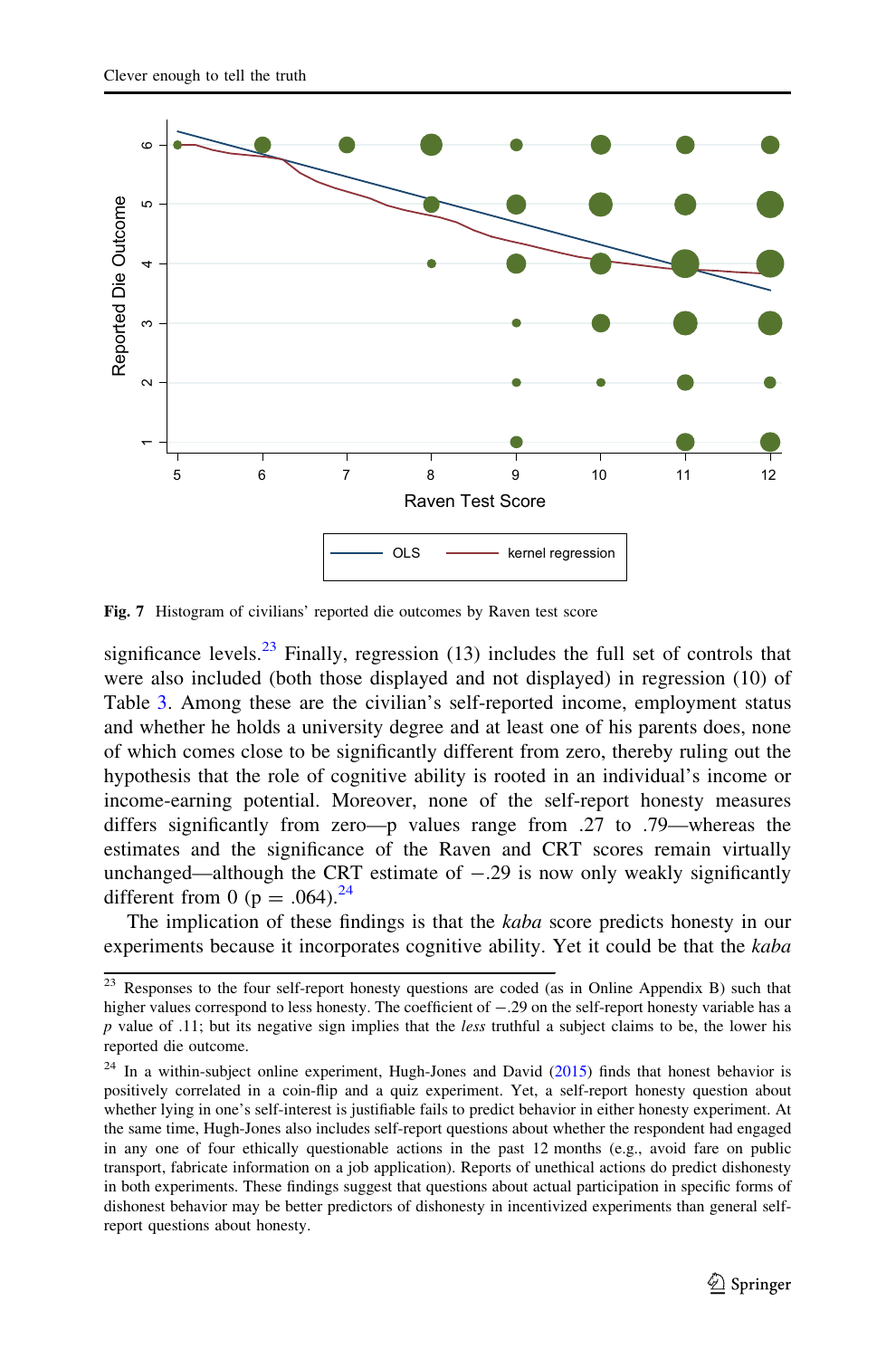<span id="page-21-0"></span>

Fig. 8 Histogram of civilians' reported die outcomes by CRT score

score and our two measures of cognitive ability independently explain variation in reported die outcomes. The Pearson correlation coefficient of .80 between the civilian's kaba and Raven scores and a similarly high correlation of .66 between the kaba and CRT scores indicate that the kaba score's effectiveness indeed operates through its testing of cognitive ability. By contrast, the absolute value of the Pearson correlation coefficient between the *kaba* score and any of the five self-report honesty measures never exceeds .09.

One plausible, almost tautological, explanation for the observed relationship between CRT scores and honesty is that subjects who overcome their impulse to write down the intuitive, but incorrect, answers in the CRT in order to think their way through to the correct answers are the same subjects who contemplate the costs and benefits of different die reports and resist reporting a  $6<sup>25</sup>$  Similarly, subjects who succeed in solving the progressively trickier questions on the Raven test also think more about their choice in the die-reporting experiment and come to the realization that the monetary-payoff-maximizing report of 6 is not necessarily utility maximizing.

Why might someone who (over)thinks his decision in the die-reporting experiment choose not to inflate his report or claim a 6? One possibility is that such subjects suspect that the true outcome of their die roll may be observable by others. Perhaps a hidden camera records their roll. Second and even more

<sup>&</sup>lt;sup>25</sup> Somewhat relatedly, numerous social psychology studies show that high self-control and the ability to overcome impulses are associated with higher grades, better relationships and interpersonal skills (see, for e.g., Tangney et al. [2004](#page-25-0) and the references therein). Similarly, Shalvi et al. [\(2012](#page-25-0)) show that dishonesty increases when subjects face time pressure in the form of insufficient time to fully contemplate their reporting decision.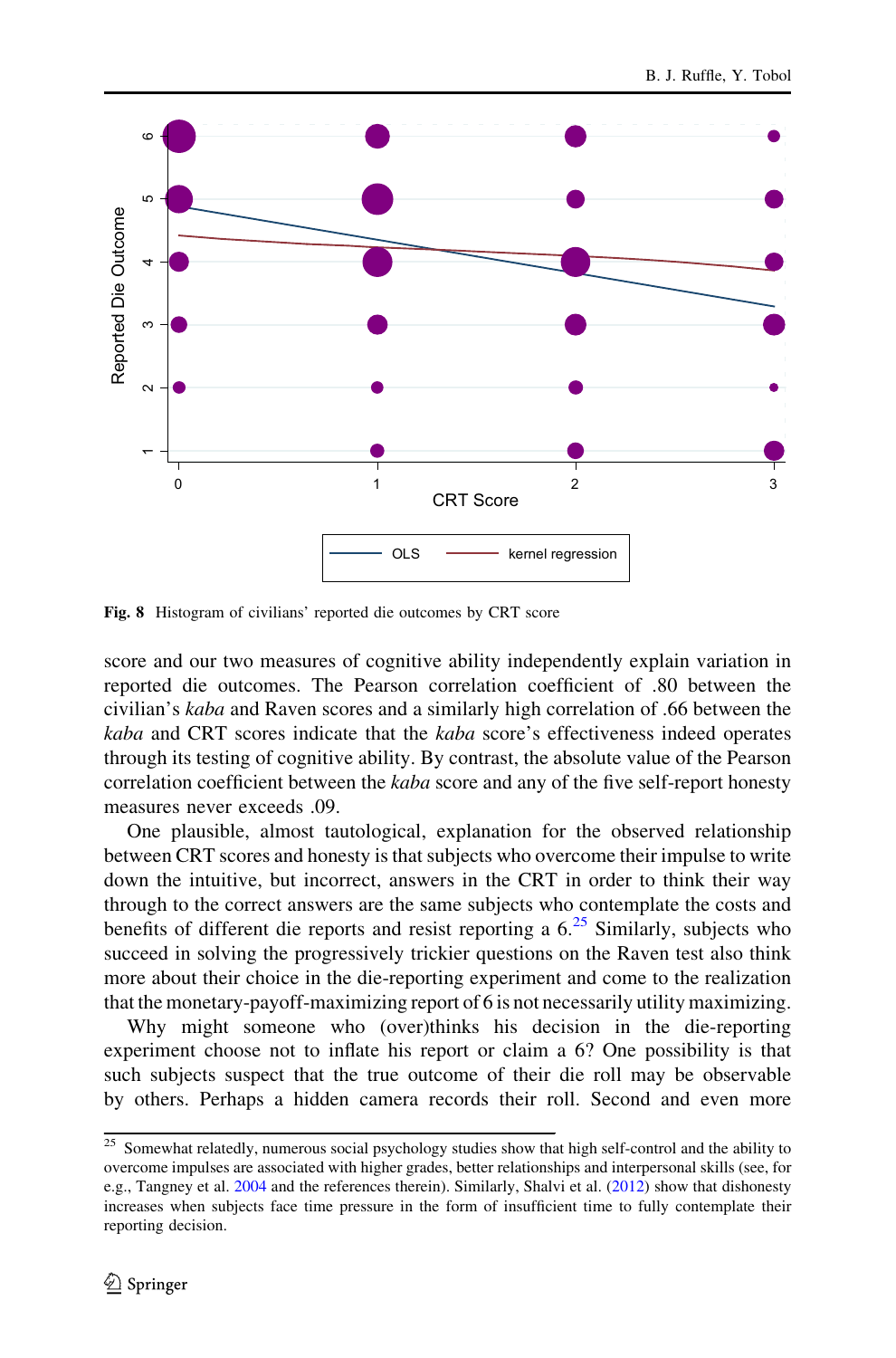<span id="page-22-0"></span>Table 6 kaba items that predict civilians' reported die outcomes

| Variable                                      | (11)      | (12)      | (13)      |
|-----------------------------------------------|-----------|-----------|-----------|
| Constant                                      | $7.43***$ | $4.25***$ | 5.94***   |
|                                               | (.66)     | (.62)     | (.87)     |
| Raven score                                   | $-.28***$ |           | $-.27***$ |
|                                               | (.08)     |           | (.09)     |
| CRT score                                     | $-.29**$  |           | $-.29*$   |
|                                               | (.15)     |           | (.16)     |
| Consistent honesty responses                  |           | $-.05$    | .12       |
|                                               |           | (.43)     | (.42)     |
| Self-reported honesty (Q31)                   |           | $-.29$    | $-.16$    |
|                                               |           | (.18)     | (.19)     |
| Friends' honesty (Q39)                        |           | .28       | .24       |
|                                               |           | (.21)     | (.21)     |
| Honesty importance (Q44)                      |           | .00       | .08       |
|                                               |           | (.08)     | (.09)     |
| Honesty in life (Q46)                         |           | .09       | $-.08$    |
|                                               |           | (.30)     | (.32)     |
| Includes controls from civilian questionnaire | No        | No        | Yes       |
| Adj. $\mathbb{R}^2$                           | .19       | .00       | .19       |
| N                                             | 156       | 153       | 140       |

Dependent variable: civilian  $i$  's reported die outcome

Regressors: civilian i's total scores on the Raven advanced progressive matrices test and CRT; indicator variable for whether civilian i's responses to two self-reported honesty questions (31 and 46) are consistent; responses to four self-reported honesty questions (corresponding question numbers appear in parentheses). The controls included, but not displayed, in regression (13) are the same as those that appear in regression (10) as well as those listed in Note 2 of Table [3](#page-16-0)

Heteroskedasticity-robust standard errors in parentheses

Coefficient significantly different from 0 at the 1 % level \*\*\*, at the 5 % level \*\*, at the 10 % level \*

plausibly, subjects who score high on the cognitive tests recognize that inflating their report to the maximum possible outcome of 6 forces them to confront the reality that they are cheaters. These subjects decide that preserving their positive self-image is worth more than the additional shekels to be gained from succumbing to the impulse to cheat.<sup>26</sup> Whichever of these two overthinking explanations is correct, both point to subjects' concern with their image, whether it be in the eyes of others or self. $27$ 

<sup>&</sup>lt;sup>26</sup> The forward-looking orientation implicit in this concern for one's future self-image is consistent with the observed link found in the literature between CRT scores and more patient time preferences (see the references in footnote 23) and with the theory posited by Gottfredson and Hirschi ([1990](#page-24-0)) that the primary cause of deviancy is low self-control, namely, the tendency of individuals to pursue short-term gratification without consideration of the long-term consequences of their acts.

<sup>&</sup>lt;sup>27</sup> This explanation raises the question whether the same relationship between cognitive ability and honesty would continue to hold in a high-stakes experiment in which the benefit to cheating is considerably higher.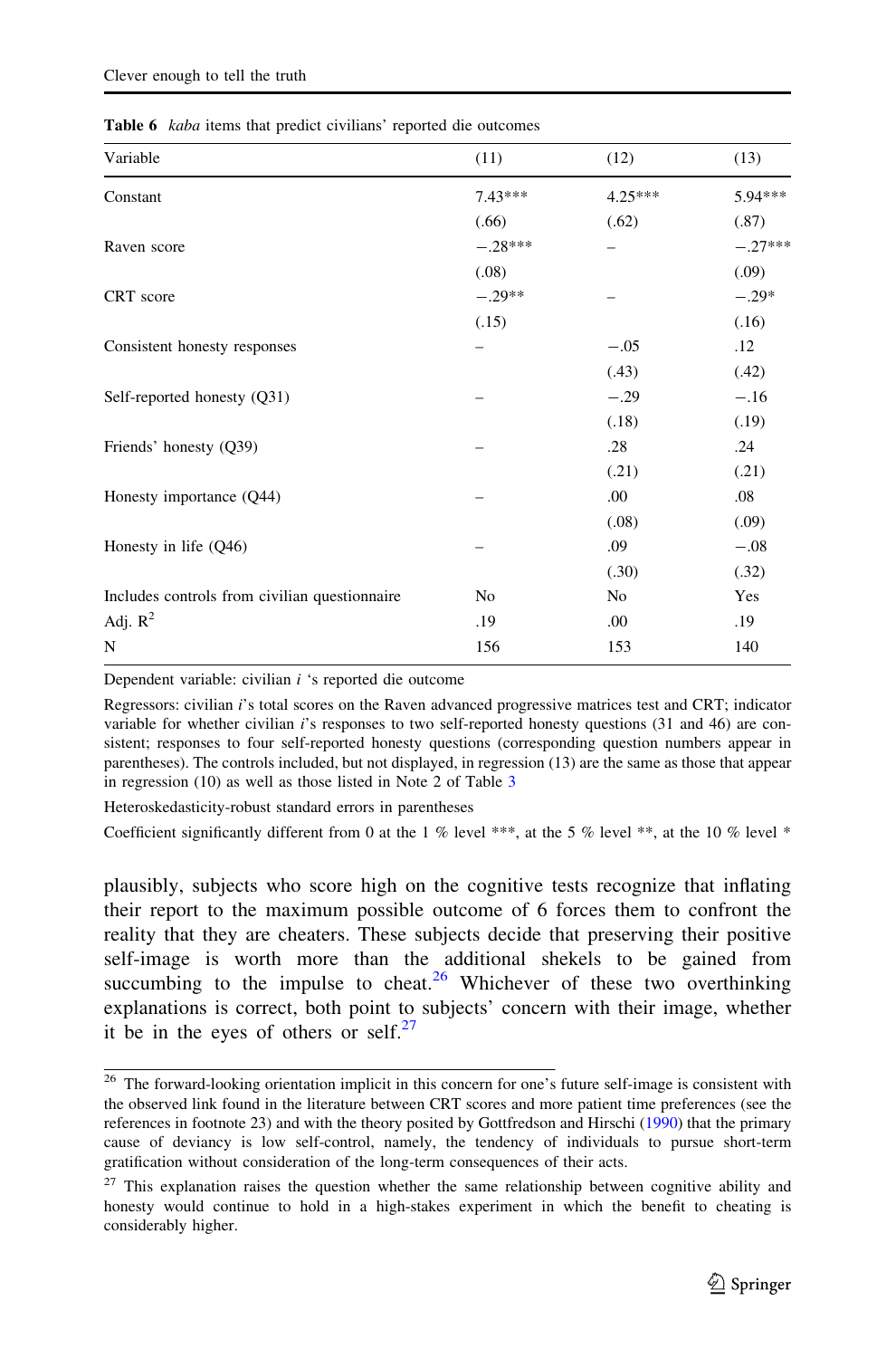A second possible explanation is that high-cognitive ability individuals are faster at both learning and applying the social norm of honesty. More specifically, when placed in a novel situation, an individual needs first to interpret the situation before deciding how to respond. High cognitive-ability subjects are better able to identify the dierolling experiment as a test of their honesty and thus opt to obey the social norm.<sup>28</sup>

## 5 Conclusions

The Israel Defense Forces requires every candidate soldier to take an entrance exam that measures cognitive ability and honesty, among other traits. We find that a soldier's exam score predicts his degree of honesty in an incentivized experiment in which soldiers receive early release from the military base in accordance with their reported outcome from a privately observed die roll. Moreover, in a parallel experiment on civilians in which financial incentives are substituted, this same relationship between exam score and honesty continues to hold. Closer inspection of the components of the entrance exam reveals that self-report measures of one's overall honesty and a consistency check among them are of no value in explaining subjects' honesty. Rather, two distinct measures of cognitive ability both predict the variation in subjects' honesty. The nature of the Fischbacher and Föllmi-Heusi dierolling task proffers a sensible explanation for this result. Namely, the benefits from cheating are clear and salient (e.g., earlier release from the base, an extra 40 NIS in payment), while the costs are not immediately apparent and may even be altogether uncertain (e.g., detection, suspicion of having cheated, eroded (self-)image). We propose that higher cognitive-ability subjects think through these costs and, as a result, resist the temptation to inflate their die reports.

The question then arises of whether this result generalizes to other tests of honesty. We argue below that it might, with two caveats. In most truth-telling dilemmas, the benefit to lying is tangible and immediate (e.g., impress another, avoid reprimand or punishment) and, by definition, serves as the very motivation for not telling the truth. At the same time, the cost of lying is uncertain (e.g., probability of detection, can I live with myself?) and likely borne in the (possibly distant) future (e.g., after detection, following years of soul-searching). As a result, while everyone is aware of the gain from telling a lie in a given situation, higher cognitive-ability types may be more aware or better able to assess the expected costs. One caveat concerns the assumption that the benefit to lying is always obvious: if the costs of lying are salient and transparent to all, while the gains from dishonesty are hidden, perhaps those of higher cognitive ability are more likely to recognize and pursue cheating opportunities. A second caveat concerns access to cheating opportunities: to the extent that higher cognitive-ability individuals attain greater success in their careers, they will have greater access to resources and power and, accordingly, more frequent occasions and larger temptations to cheat.

 $28$  Simon [\(1990](#page-25-0)) provides a theoretical rationale for the evolutionary success of social norms such as honesty based on docility and an inability to distinguish between socially prescribed behaviors that contribute to group fitness from those that reduce individual fitness.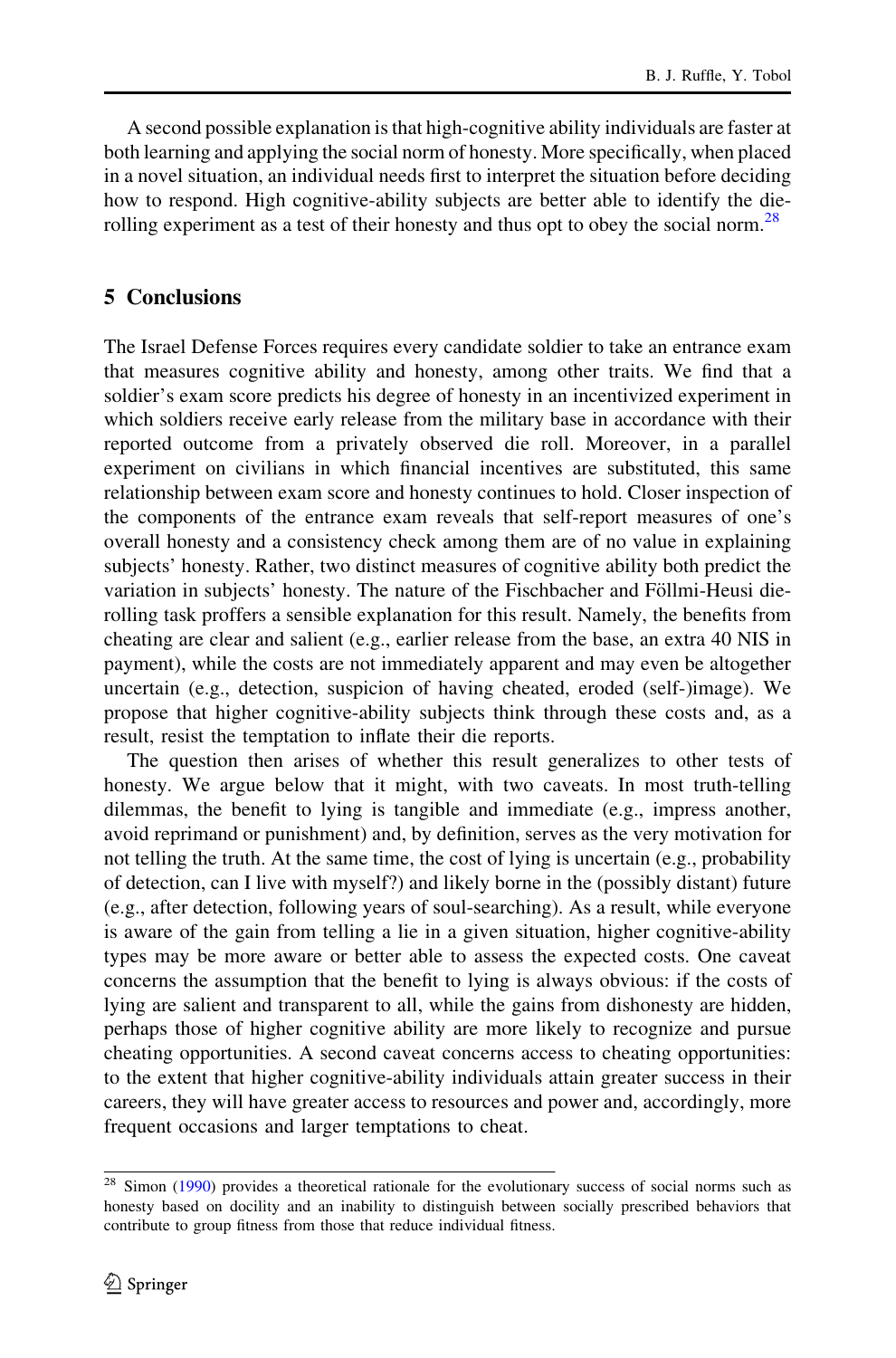<span id="page-24-0"></span>This discussion hints at several juicy directions for future research. If highercognitive types prove to be no more honest in other truth-telling tasks, then the salience of the gains from cheating and obscurity of the expected costs in the Fischbacher and Föllmi-Heusi die-rolling experiment may be a special case. Such a finding would call into question the representativeness of the die-rolling task as a gauge of honesty.

Acknowledgments We thank Johannes Abeler, Yuval Arbel, Ofer Azar, Ronen Bar-El, Bram Cadsby, Danny Cohen-Zada, Leif Danziger, Nadja Dwenger, Naomi Feldman, Lan Guo, Shachar Kariv, Jonathan Mamujee, Mattia Pavoni, Chet Robie, Tata Pyatigorsky-Ruffle, Jonathan Schulz, Ze'ev Shtudiner, Justin Smith, Fei Song, Michal Kolodner-Tobol, Ro'i Zultan, an editor of this journal, David Cooper, two anonymous referees and numerous seminar participants for helpful comments. We also are grateful to Capt. Sivan Levi and Meytal Sasson for research assistance, Capt. Itamar Cohen for facilitating the soldier experiments and all of the commanding officers for granting us access to their units. A preliminary version of this paper circulated under the title, ''Screening for Honesty''.

### References

- Abeler, J., Becker, A., & Falk, A. (2014). Representative evidence on lying costs. Journal of Public Economics, 113, 96–104.
- Arthur, W., & Day, D. V. (1994). Development of a short form for the Raven advanced progressive matrices test. Educational and Psychological Measurement, 54, 394–403.
- Azar, O. H., Yosef, S., & Bar-Eli, M. (2013). Do customers return excessive change in a restaurant? A field experiment on dishonesty. Journal of Economic Behavior & Organization, 93, 219–226.
- Brooks, C. (2013). Employee theft on the rise and expected to get worse. Business News Daily, June 19, 2013, Retrieved from, <http://www.businessnewsdaily.com/4657-employee-theft-rising.html>.
- Burks, S. V., Carpenter, J. P., Goette, L., & Rustichini, A. (2009). Cognitive skills affect economic preferences, strategic behavior, and job attachment. Proceedings of the National Academy of Sciences, 106(19), 7745–7750.
- Charness, G., & Dufwenberg, M. (2006). Promises and partnerships. Econometrica, 74(6), 1579–1601.
- Dohmen, T., Falk, A., Huffman, D., & Sunde, U. (2010). Are risk aversion and impatience related to cognitive ability? American Economic Review, 100(3), 1238–1260.
- Dreber, A., & Johannesson, M. (2008). Gender differences in deception. Economics Letters, 99(1), 197–199.
- Erat, S., & Gneezy, U. (2012). White lies. Management Science, 58(4), 723–733.
- Fischbacher, U., & Föllmi-Heusi, F. (2013). Lies in disguise: An experimental study on cheating. Journal of the European Economic Association, 11(3), 525–547.
- Fosgaard, T. R., Hansen, J. G., & Piovesan, M. (2013). Separating will from grace: An experiment on conformity and awareness in cheating. Journal of Economic Behavior & Organization, 93, 279–284.
- Frederick, S. (2005). Cognitive reflection and decision making. Journal of Economic Perspectives, 19(4), 25–42.
- Gino, F., & Ariely, D. (2012). The dark side of creativity: Original thinkers can be more dishonest. Journal of Personality and Social Psychology, 102(3), 445–459.
- Gneezy, U. (2005). Deception: The role of consequences. American Economic Review, 95(1), 384–394.
- Goette, L., Huffman, D., & Meier, S. (2012). The impact of social ties on group interactions: Evidence from minimal groups and randomly assigned real groups. American Economic Journal: Microeconomics, 4(1), 101–115.
- Gottfredson, M. R., & Hirschi, T. (1990). A general theory of crime. Stanford: Stanford University Press.

Hao, L. & Houser, D. (2013). Perceptions, intentions, and cheating. Unpublished manuscript.

- Hartshorne, H., & May, M. A. (1928). Studies in the nature of character, vol 1: Studies in deceit. New York: Macmillan.
- Hugh-Jones, D. (2015). Way to measure honesty: A new experiment and two questionnaires. Unpublished manuscript.